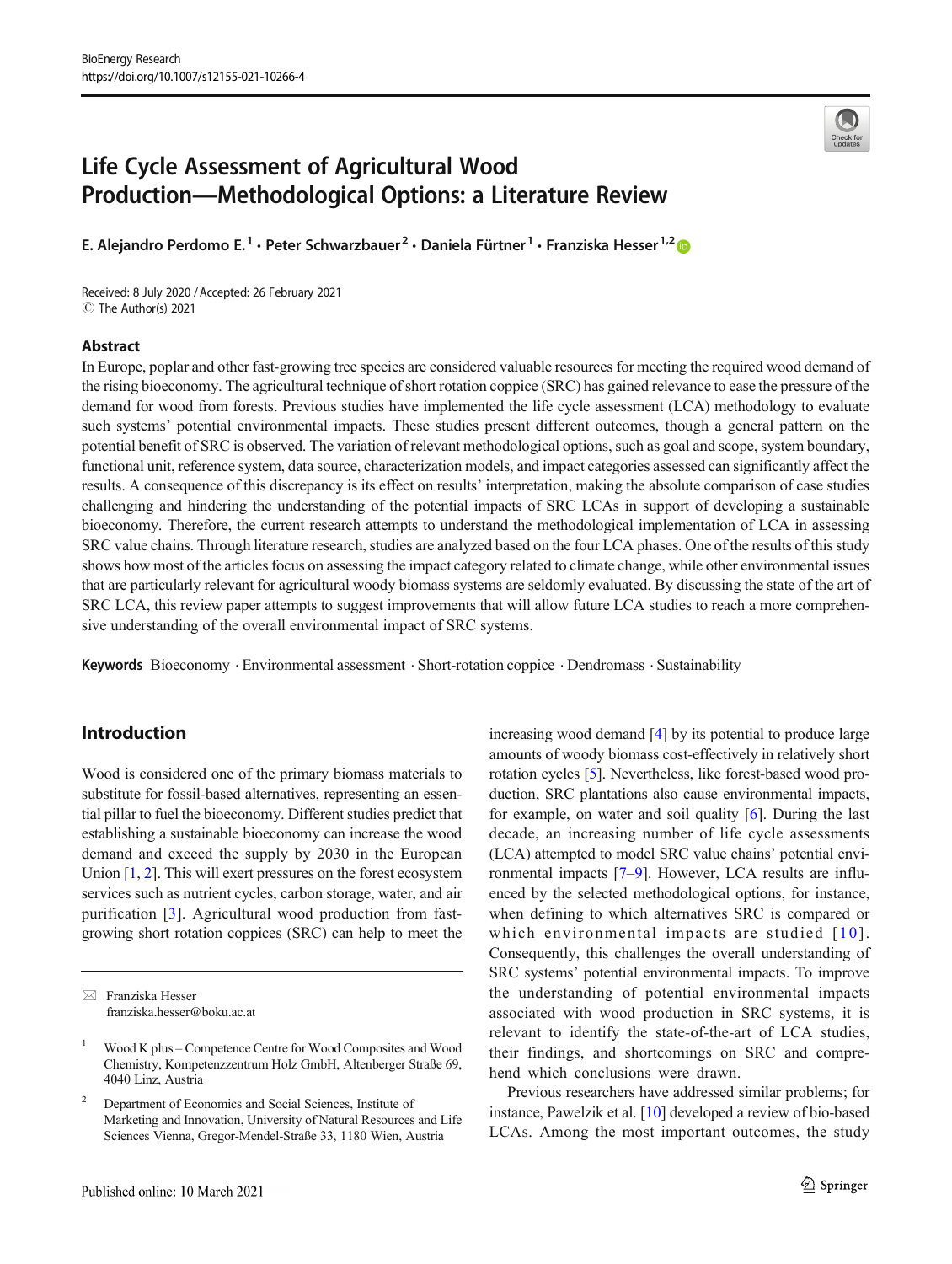remarked upon the relevance of quantifying impacts on land use and biodiversity. More recently, D'Amato et al. [[11\]](#page-16-0) focused on reviewing forest-based product LCAs connected to ecosystem service impacts in the context of the bioeconomy. Their study found that the most assessed categories were climate change, ozone, eutrophication, human toxicity, resource depletion, acidification, and environmental toxicity. After linking the encountered impact categories to ecosystem services, they observed that only 20% of ecosystem services were included in forest-based LCAs. Despite the similarities between forest-based and agricultural wood production, in terms of the wood being produced, the management of SRC systems is more analogous to annual crops than to forest systems [\[12\]](#page-16-0). For instance, SRC land use management can include land preparation, irrigation, fertilizer and pesticide application, soil erosion, carbon sequestration potential, and land remediation. These differences highlight the importance of performing LCA studies on SRC projects.

The LCA is a standardized methodology for the assessment of potential environmental impacts induced by human activity [\[13\]](#page-16-0). Different methodological options arise from the flexibility of LCA itself, from methodological developments, evolving needs in assessments due to the policy environment or environmental challenges. There is no specific guideline for implementing an LCA on SRC value chains. Other requirements, standards, or documents, such as ISO standards, Product Category Rules (PCRs) of the International Environmental Product Declarations (EPD) System, EU sustainability criteria, or product environmental footprints (PEFs), do not specifically mention SRC. However, suggestions on methodological options when carrying out an LCA of SRC and other bio-based materials have been presented [[10\]](#page-16-0). For instance, Djomo et al. [[14\]](#page-16-0) mentioned the importance of including a reference land use within the system boundaries defined since the conversion of agricultural and forest land to SRC plantations affects soil organic carbon (SOC). Moreover, Hansen et al. [[15](#page-16-0)] mentioned how the uncertainties about the SOC accumulation have an essential impact on the overall carbon mitigation potential of SRC systems. A study that reviews recent SRC LCAs and summarizes relevant interdependencies between methodological options and study outcomes has not yet been carried out.

This study aims to close this gap by identifying and discussing how LCA is used in SRC value chains. A literature review of previous SRC LCAs will help to understand which effects different methodological options have on the conclusions of the environmental impacts. Moreover, the study helps to comprehend the overall interpretation of SRC LCA studies that can contribute to the SRC community and those interested in communicating such results in support of a sustainable bioeconomy. To reach this aim, a descriptive investigation applying a literature review was conducted. The study objectives are the following:

- 1. Examine the state of the art of LCA studies on SRC to identify which methodological options are implemented.
- 2. Identify implications of methodological options on the conclusions of the potential environmental impacts of SRC.
- 3. Derive gaps in the LCA study of SRC and propose a research outlook for improving the understanding of potential environmental impacts associated with wood production in SRC systems.

# **Background**

Following the International Standard Organization (ISO) 14040 [\[13\]](#page-16-0), LCA as a method has been developed to assess the potential environmental impacts of systems and products through their life cycle. Studies focusing on LCA vary in their applications, including product development and improvement, strategic planning, and informing policymakers. As depicted in Fig. [1,](#page-2-0) the methodology consists of an iterative process involving the interaction between four main phases. The following subchapters introduce these phases.

## Goal and Scope Definition

As the first phase, the goal and scope consist of providing an overall framing of the study's aim. According to the ISO standards [\[13\]](#page-16-0), this should integrate and clearly describe the study's intended application, state why the research is being carried out, and identify the intended audience, the product system, the functional unit (FU), and system boundary (SB).

The product system definition describes all the system functions and involved processes. This description is the foundation for the FU definition, which provides a reference to all the product system inputs and outputs. Usually, the FU attempts to represent a product's function rather than the physical properties, allowing comparisons between different systems.

The ISO standards mention that an LCA study intends to perform an assessment "throughout a product's life cycle, from raw material acquisition (cradle) through production, use, end-of-life treatment, recycling, and final disposal (grave)" [\[15](#page-16-0) , p. 5]. The SB definition represents a helpful criterion to decide whether a life cycle step or process is included in the analysis. Common terminology for describing an SB that consists of a product's whole life cycle is "cradle to grave" (CtGr). Other variants of LCA's SB are those that consider a partial representation of the life cycle, for instance, "cradle to gate" (CtGa), "cradle to farm gate" (CtFG), and "gate to gate" (GtG). The first two refer to assessing a partial product life cycle from resource extraction (cradle) to the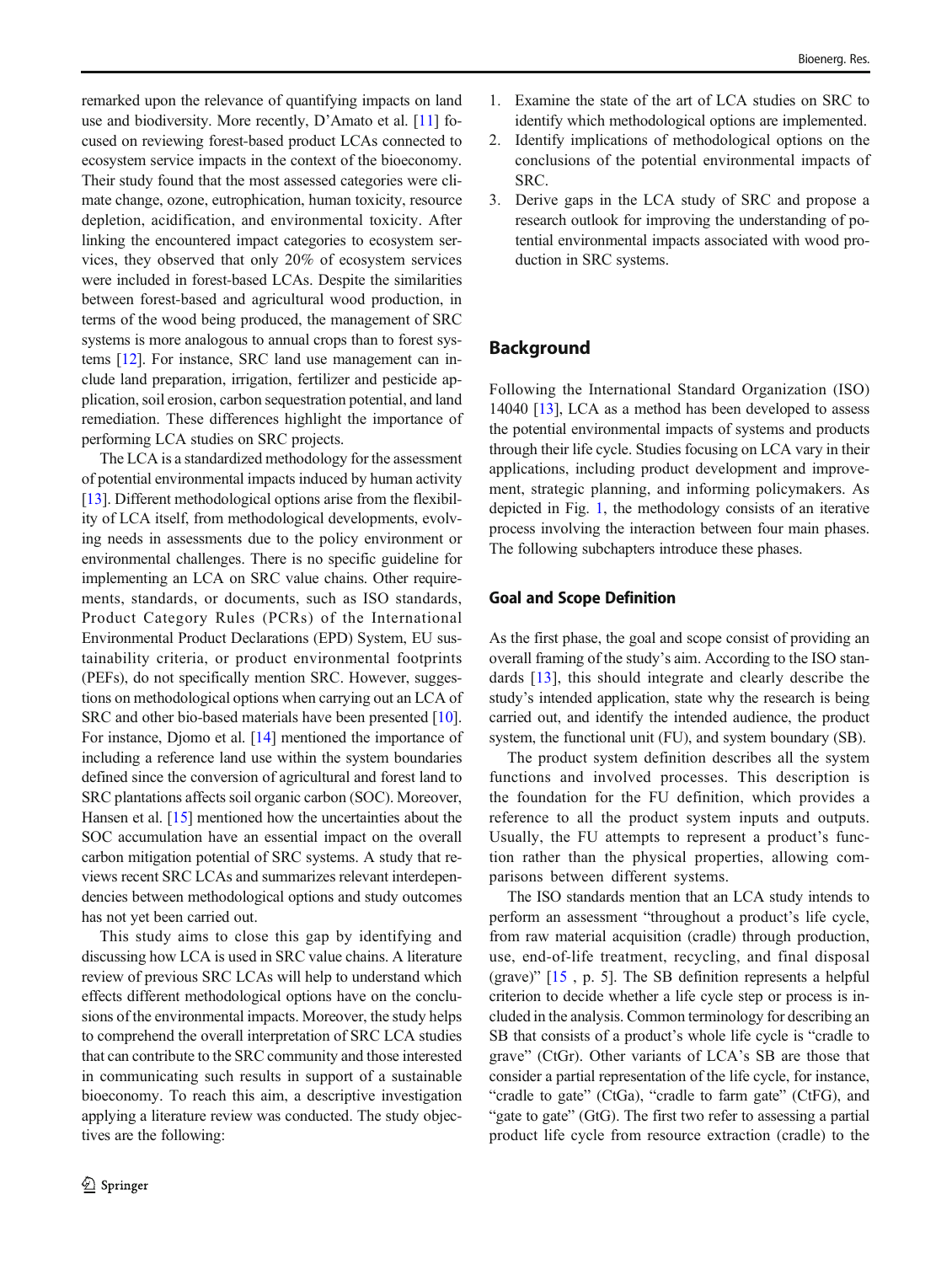<span id="page-2-0"></span>

Fig. 1 Life cycle assessment framework [\[13](#page-16-0)]

factory gate or farm gate. The GtG approach focuses on only one value-added process [\[16](#page-16-0)].

LCA studies can be further classified depending on the system modeling approach. Attributional LCA (ALCA) refers to studies that account for impacts associated with the physical changes during the life cycle, thus a cause-oriented perspective. Consequential LCA (CLCA) examines the effects of the environmental impacts produced by the life cycle, hence an effect-oriented view. In other words, ALCA estimates only the environmental burden of a product, whereas CLCA expands the focuses to study the effects that the product burden has on an external environment (e.g., a market change generated by producing the product).

## Inventory Analysis

Through the life cycle inventory (LCI), the LCA practitioner collects all the product system flow data. The LCI is one of the most time-consuming LCA phases since all inputs and outputs such as resources, emissions, and products are gathered throughout the product's life cycle. A practical strategy is to divide the system in terms of "background" and "foreground." The background consists of processes that cannot be influenced directly by the decision-maker (e.g., production of electricity supply). The foreground consists of those that can be modified (e.g., processes within the defined product system).

The data can be collected from different data sources, classified as primary or secondary sources. Generally, a first-hand source, usually called primary data (e.g., from experiments) source, is used to collect information on the foreground system, whereas secondary sources (e.g., databases) are used for the background system.

#### Impact Assessment

After the data is collected, the purpose of the life cycle impact assessment (LCIA) is to relate the elementary flows to the environmental impact scores. This phase provides a clearer understanding of the system's impacts, presenting answers to the study's goal and the decision-making process [\[17](#page-16-0)]. The LCIA consists of five steps, which are (1) selection of impact categories, category indicator, and characterization models, (2) classification and assignment of LCI data to impact categories, (3) calculation of category indicator results, (4) normalization and weighting of results, and (5) the grouping of impact scores [[18](#page-16-0)].

The first step consists of selecting which impact categories, indicators, and models are relevant to the study's goal and scope [[13\]](#page-16-0). Here the practitioner decides at which point along the impact pathway the environmental impact will be measured. To help understand the pathway stages, method developers have proposed to differentiate between midpoint and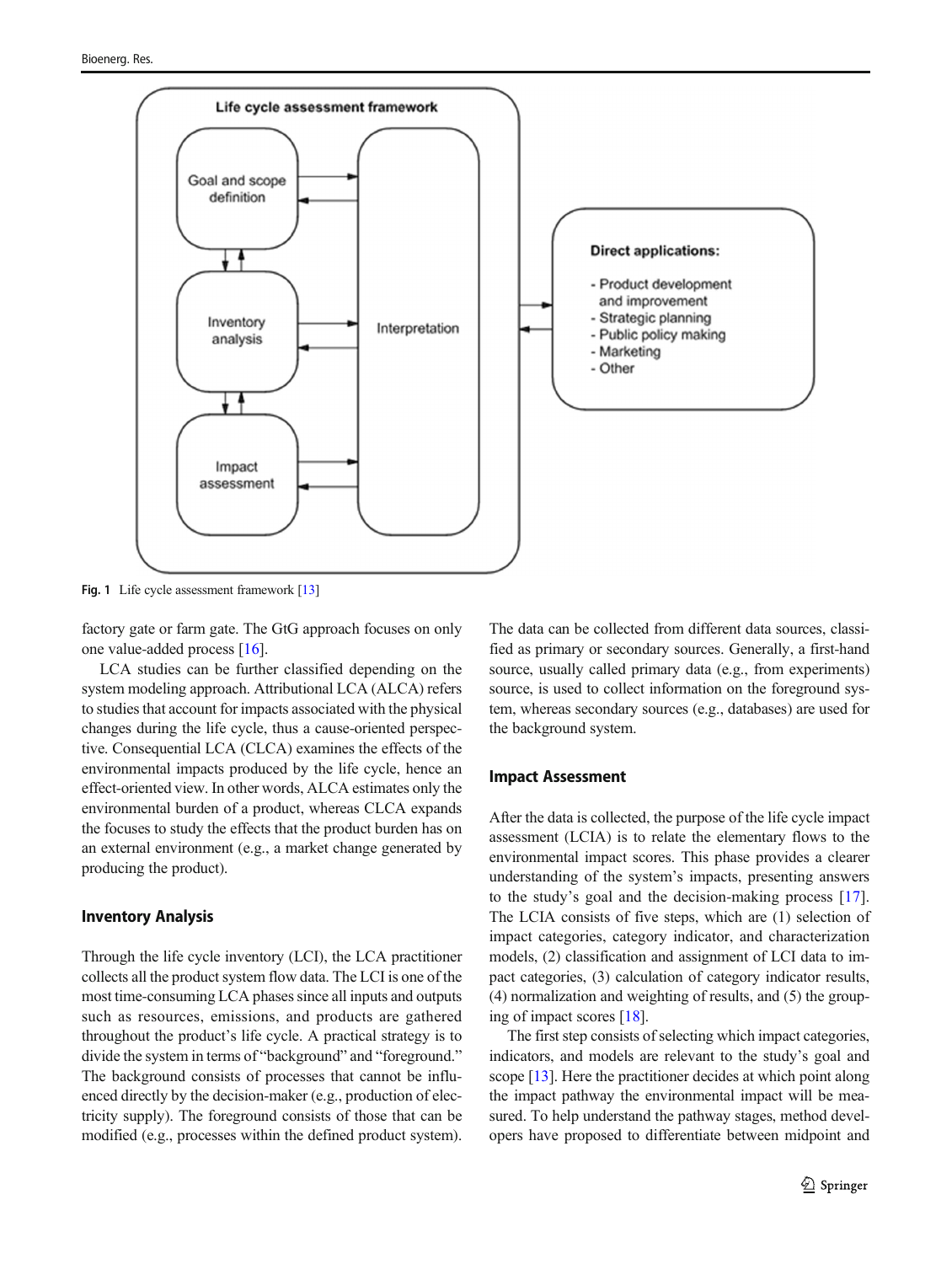endpoint indicators. An example of a midpoint is climate change, which can be measured based on the Global Warming Potential (GWP) indicator and calculated by different methods, such as the Intergovernmental Panel for Climate Change (IPCC) baseline model [\[19\]](#page-16-0). An instance of an endpoint indicator is damage to human health; the Disability Adjusted Life Years (DALY) serves as the indicator for this, calculated with the help of the IMPACT2002+ method [[20\]](#page-16-0). The impact modeling selection varies depending on several factors, such as data availability, the LCA practitioners' expertise, data quality, and the product system's own characteristics. Nevertheless, the ISO standards present a list of recommended impact categories that should be measured. Additionally, several default lists of impact categories have been developed to support and facilitate the development of an LCA study [\[21\]](#page-16-0).

The second step consists of assigning the LCI results, such as an elementary flow  $(e.g., CO<sub>2</sub>)$  to a selected impact category (e.g., climate change) from the previous step. Similar to the impact category lists, default lists of elementary flows exist, for instance, the Ecoinvent database, which provides datasets of previously analyzed products.

The following step calculates the category indicator by multiplying the assigned elementary flow to a characterization factor. Different impact methods are used to calculate the categorization factors (CF), which represent the determined contribution of an elementary flow (e.g.,  $CO<sub>2</sub>$ ) to the impact category (e.g., GWP). The CF is expressed as per unit emission or resource consumption (e.g., kg  $CO<sub>2</sub>$  eq per unit) [\[22\]](#page-16-0).

Considered as optional within the ISO standards [\[13\]](#page-16-0), the forth step consists of first normalizing the previously calculated values by comparing the results with a global, regional, national, or industrial reference system. This calculation brings all the results into the same set of information, allowing an impression of the indicator's relative magnitude. After the normalization of the impacts, the weighting step can be carried out. The weighting or aggregation is done by applying weights to each normalized category indicator. The weighting factors are subjective according to the practitioner's or involved stakeholders' choices and need to match the goal and scope definition [\[23\]](#page-16-0).

The last step consists of grouping the characterization results into different sets based on global or regional impacts, or based on ranking defined by a selected criterion. This step is done to ease the interpretation of the results, and it is also optional within the ISO standards [[13\]](#page-16-0).

## Interpretation

The interpretation phase is the fourth and final step in the LCA study. It combines the results of the LCI and the LCIA to determine the potential environmental impacts of the value chains. The results and conclusions

presented in this phase should be in coherence with the previously defined goal and scope. Moreover, the limitations and uncertainties of the study are clarified.

# Method

This study carried out a literature review of peerreviewed articles and books using the scientific databases Science Direct and Scopus to encounter the objectives stated. The focus was to identify literature on SRC value chains, LCA, environmental sustainability, and agricultural wood production. Additionally, to extend the search and identify any possible relevant research, the review included synonyms of the previously mentioned topics. Consequently, after an iterative process [[24](#page-16-0)], the search considered the following refined search: ("Short rotation coppice" OR "SRC" OR "SRP") AND ("life cycle assessment" OR "LCA" OR "Environmental sustainability") AND ("Dendromass" OR "agricultural wood production" OR "Woody biomass" OR "Woody crops") AND ("value chain" OR "supply chain").

From this search, 186 results were obtained. As the LCA of SRC and the bioeconomy is a recent phenomenon [\[11\]](#page-16-0), it was decided to limit the investigation to the time frame from 2000 to 2020. An initial screening was based on titles and abstracts. Moreover, a further selection criterion was to consider literature that (i) was written in English (conference proceedings, literature reviews, and abstracts alone were excluded), (ii) applied LCA as the environmental assessment method (studies that referred only to energy, economics, and business sustainability were excluded), and (iii) stated that the woody biomass is produced from agricultural lands. After the full-text screening, additional documents that did not meet the inclusion criteria were excluded, leading to a final sample of 40 articles  $(n = 40)$ .

The collected articles were afterward analyzed using descriptive content analysis. Firstly, the methodological options implemented were extracted considering an inductive procedure based on the four structural and procedural components of LCA phases (goal and scope, life cycle inventory, life cycle impact assessment, and life cycle interpretation). Subsequently, the obtained data was analyzed quantitatively using statistical analysis. This step helped to determine patterns of implemented methodological options, interdependencies, and outcomes (e.g., potential environmental hotspots). Previous literature on biomass production (e.g., [\[25](#page-16-0)]) and LCAs of bio-based systems and agricultural systems (e.g., [[11](#page-16-0), [26\]](#page-16-0)) served to help inform the analysis of gaps and research outlook.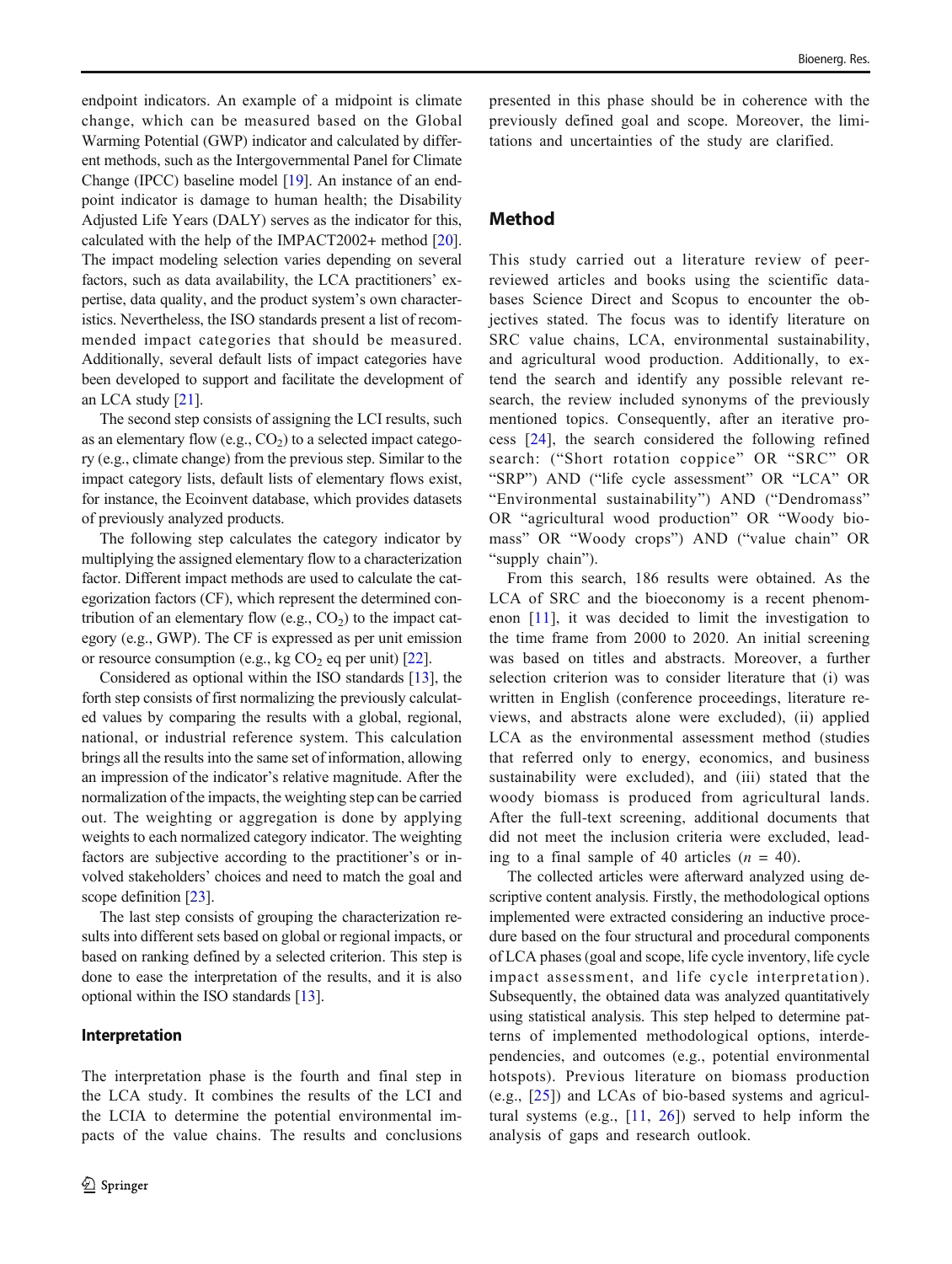## Results

The literature review provided insights into the different methodological options taken in 40 LCAs of SRC value chains, covering studies from the years 2003 to 2019. As presented in Table [1](#page-5-0), some of the methodological options identified concerned the framing of the study's goal and scope, the system boundary definition, the function until selected, and the impact categories assessed, among others. The geographical scope of the studies includes Europe and North America.

## Goal and Scope Definition in LCAs of Agricultural Wood Production

The results present that 37 out of 40 (92.5%) articles referred to following the ISO guidelines [\[13\]](#page-16-0). Out of these 37 articles, approximately 64% clearly defined the goal and scope of the study. Another observation is that only five out of 40 (12.5%) studies indicated their intended audience and application, even though the studies stated to follow the ISO standards. Furthermore, it was found that, besides the goal of environmental assessment, some studies also focused on energy performance  $(n = 12)$ , system comparison  $(n = 7)$ , and system optimization  $(n = 2)$ . As for the LCA approach taken, seven studies mentioned using an ALCA, one article specifically framed the study as CLCA, and the majority (32 articles) did not explicitly mention their approach.

The woody biomass studied varied in terms of species such as poplar, willow, and eucalyptus. For those studies where the objective was to compare different biomasses (e.g., [[34\]](#page-16-0)), the analysis considered other feedstocks such as alfalfa, miscanthus and straw pine. Additionally, few studies specifically mentioned the genotype or species of biomass considered. Most studies referred to the general biomass species, for instance, willow (Salix spp.)  $[32]$  or poplar (*Populus* spp.)  $[27]$  $[27]$ .

Regarding the system boundaries definition, it was found that about half of the studies  $(n = 30)$  considered a cradle to gate (CtGa) approach. These studies were dedicated mostly to woody biomass for bioenergy. Another part of the reviewed articles  $(n = 5)$  considered a cradle to farm gate (CtFG) approach, in which approximately 60% of the studies focused on assessing biomass and the remainder on bioenergy. Four articles considered a cradle to grave (CtGr) approach, and one research presented a gate to gate (GtG) assessment. The processes accounted for within the defined system boundaries varied in some studies. For instance, the definition of CtFG by Clarke et al. [[9](#page-16-0)] did not account for the end of the plantation period and the emissions related to it. Contrarily, Lovarelli et al. [\[30](#page-16-0)] included the end phase by considering soil restoration after the end of the plantation.

#### Functional Unit

As the FU selection is closely related to the study goal and the evaluated production system, the results present a comparison between the study's focus and system boundaries. The outcome showed that most studies that focused on woody biomass for bioenergy considered the FU to be in terms of energy units; nevertheless, other studies used the area unit of, for instance, 1 ha. Those studies that focused only on the biomass production with a system boundary CtFG considered mostly the FU of 1 t. Consequently, to understand the methodological patterns of the studies, three groups of FUs are encountered: cultivated area (ha), harvested volume (ton), and energy (e.g., MJ). The following pattern is observed between the FU groups, system boundaries, and study focus: (i) most studies focusing on biomass for bioenergy (e.g., thermal, and electric energy) used an energy unit as FU, (ii) studies assessing only the biomass production referred to volume units.

Among the reviewed publications, the definition of the FU varied. The results present a total of 10 different FUs as shown in Table [1](#page-5-0). The most frequent FU was the energy unit "Joules," considered in 37.5% ( $n = 15$ ) of the studies, followed by the mass unit "tonnes" evaluated in 25% ( $n = 10$ ), and the area unit "hectares" in 22.5% ( $n = 9$ ). A variation to this last FU was 1 ha/year (in 5% of the studies). Another energy unit was 1 watt.hour (Wh), considered in 15.0% ( $n = 6$ ) of the reviewed articles. The rest of the articles referred to using a distance unit (km) and different volume units (e.g.,  $1 \text{ m}^3$  biomass and  $1 \text{ m}^3$  particleboard).

Within the case studies that adopted the FU of tonnes, the predominant trend was t d.m.  $(n = 10)$ , whereas the remaining  $(n = 1)$  studies applied t f.m. Additionally, 45%  $(n = 18)$ articles reported the wood moisture content, which is relevant for understanding biomass-related calculations. Interestingly, only one article within the articles dealing with ton FU defined the moisture content assumed.

## Life Cycle Inventory (LCI)

It was encountered that only a small percentage (15.0%) of the reviewed papers clearly described their selected foreground and background systems. For instance, Parajuli et al. [\[34](#page-16-0)] considered the background system as those processes involved in production of the material inputs (e.g., chemicals, machinery, fuel, fertilizers, seedings). The foreground system considered the downstream processes, meaning all the agricultural operations and the production phase. An example can be taken from Caputo et al. [[41](#page-17-0)], where the constructed LCA model includes the impacts from the necessary inputs (e.g., extraction of oil) but does not refer to this as the foreground or background system.

The selected studies dealt with a total of 9 data sources as presented in Table [2.](#page-10-0) The most frequent data source was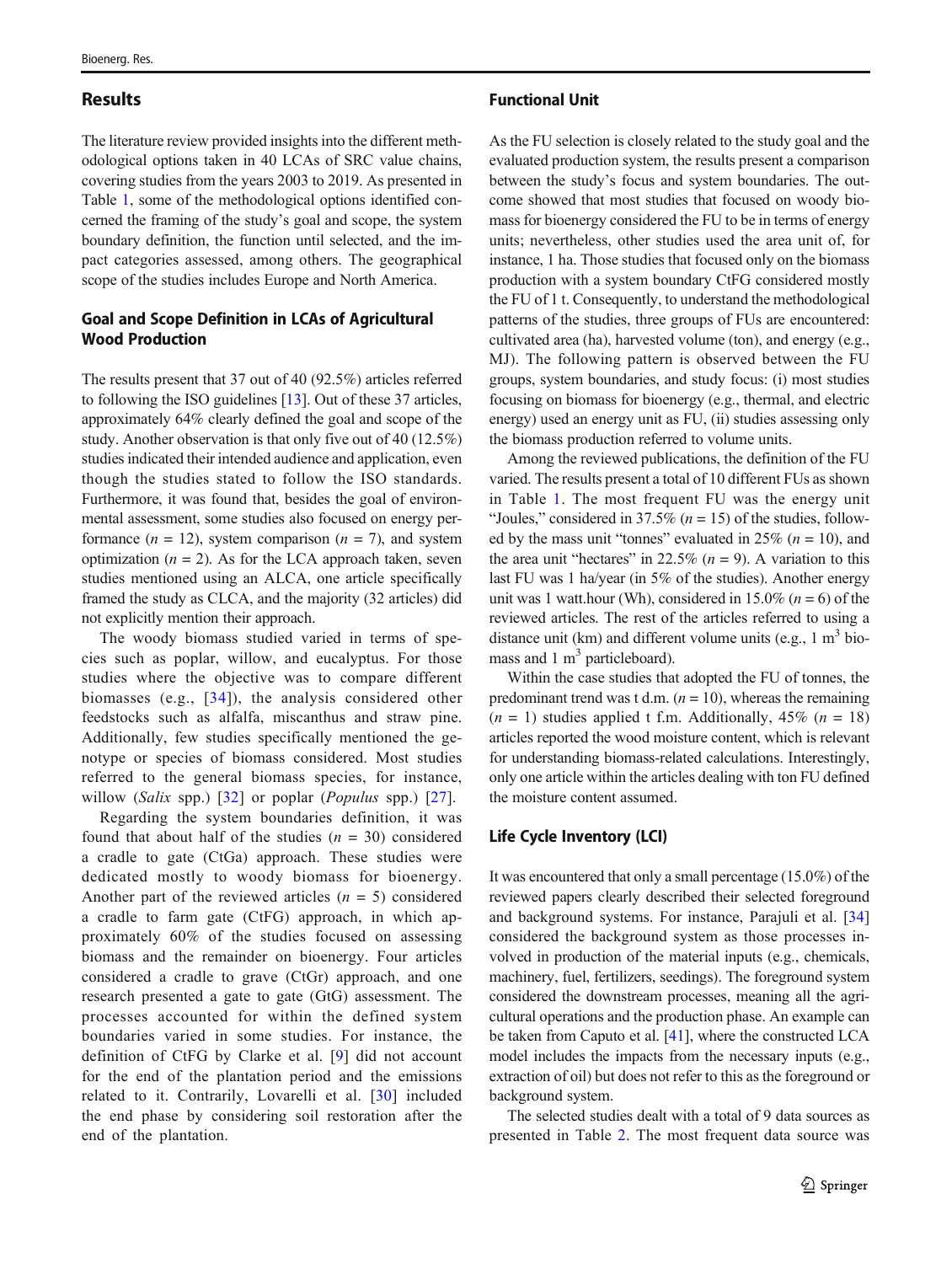Table 1 Summary of reviewed studies Table 1 Summary of reviewed studies

<span id="page-5-0"></span>

|           | Reference Origin of study | FU                       | $\mathrm{SB}^\mathrm{a}$ | <b>Biomass</b>                                             | Method <sup>b</sup>                       | Impact category                               | Genotype/<br>species <sup>c</sup>                                                                      | Data sources <sup>d</sup>             | Research goal/scope                                                                                                                                                                                                                        |
|-----------|---------------------------|--------------------------|--------------------------|------------------------------------------------------------|-------------------------------------------|-----------------------------------------------|--------------------------------------------------------------------------------------------------------|---------------------------------------|--------------------------------------------------------------------------------------------------------------------------------------------------------------------------------------------------------------------------------------------|
| $\bullet$ | Ireland                   | $1$ ha/yr                |                          | miscanthus<br>CtFG Willow,                                 | CML 2001                                  | <b>CC</b>                                     | MN                                                                                                     | Ecoinvent, P<br>data, S data<br>GaBi, | caused by miscanthus and SRC willow<br>Assess potential environmental impacts<br>driven land-use changes                                                                                                                                   |
| $[27]$    | Belgium                   | l ha                     |                          | CtGa Willow, poplar IPCC                                   |                                           | CC, EUs                                       | $(Salix$ spp.)<br>spp., and 3<br>17 different<br>different<br>Populus<br>Populus<br>spp., 12<br>willow | data, S data<br>Ecoinvent, P          | emissions from SRC-based electricity pro-<br>Identify the optimal management scenario<br>consumption, water use, and GHG<br>that maximizes yield and energy<br>production at minimal energy<br>duction                                     |
| [28]      | Poland                    | 1td.m, 1GJ, CtFG Willow  |                          |                                                            | ReCiPe Midpoint                           | CC, HAT, AD, ET,<br>RC, PM                    | (Populus<br>Poplar<br>spp.)                                                                            | data, S data<br>Ecoinvent, P          | Environmental impact of the cultivation and<br>harvesting of poplar trees grown on poor<br>mineral soil fertilized with mineral<br>fertilizers, lignin and unfertilized                                                                    |
| [29]      | Italy                     | 1 MJ                     | CtGa                     | Vine, olive<br>biomass<br>woody<br>grove                   | ReCiPe Midpoint<br>$\oplus$               | EP, HAT, ET, L                                | M                                                                                                      | data, S data<br>Ecoinvent, P          | associated with all steps throughout the<br>Assess the environmental footprints<br>pellet production system                                                                                                                                |
| [30]      | Italy                     | $\overline{\phantom{0}}$ | <b>CtFG</b>              | Poplar                                                     | Midpoint (H)<br>ILCD, ReCiPe              | CC, EP, OD, HAT,<br>AD, RC, PM                | Ř                                                                                                      | data, S data<br>Ecoinvent, P          | Quantify the environmental load associated<br>with the production of roundwood from<br>planted poplar plantations in Italy                                                                                                                 |
| [31]      | Spain                     | 1 M                      |                          | CtGr Pine, poplar                                          | ILCD                                      | CC, EP, OD, HAT,<br>AD, ET, L, EUs,<br>RC, PM | Ř                                                                                                      | Ecoinvent, P<br>data                  | cycle based on pine wood pellets produced<br>processing activities and their consumption<br>both from forest management and wood<br>associated with a bioenergy chain's life<br>Evaluate the environmental impacts<br>for domestic heating |
| [32]      | Denmark                   | l ha                     |                          | CtGa Willow                                                | <b>CML 2001</b>                           | CC, EP, AD, ET, L                             | Willow (Salix<br>spp.)                                                                                 | Ecoinvent, P<br>data                  | LCA of a low-input SRC willow grown on<br>different Danish lands                                                                                                                                                                           |
| [33]      | Canada                    | 1 MJ                     | CtGa                     | Willow                                                     | TRACI 2.1                                 | CC, EP OD HAT, AD                             | Willow (Salix<br>spp.)                                                                                 | data, S data<br>Ecoinvent, P          | SRW biomass and conventional fossil fuels<br>impacts of producing thermal energy with<br>improvements and compare life cycle<br>Identify environmental hotspots in SRW<br>bioenergy life cycle to suggest                                  |
| $[34]$    | Denmark                   | $1$ t d.m                |                          | straw from<br>alfalfa,<br>spring<br>barley<br>CtGa Willow, | (H), ILCD, CML<br>ReCiPe Midpoint<br>2001 | CC, EP, ET, L, RC                             | M                                                                                                      | Ecoinvent, P<br>data                  | Assess resource requirements, emissions and<br>finally evaluating environmental impacts<br>biomasses for utilizing the mass for<br>bioenergy or biorefinery feedstocks<br>for the production of the selected                               |
| $[35]$    | Germany                   | $1$ t d.m                |                          | CtGa Poplar                                                | Landscape DNDC                            | CC, EP                                        | (Populus<br>Max 4                                                                                      | Ecoinvent                             | Evaluate the environmental impacts of<br>technological, agronomic, and                                                                                                                                                                     |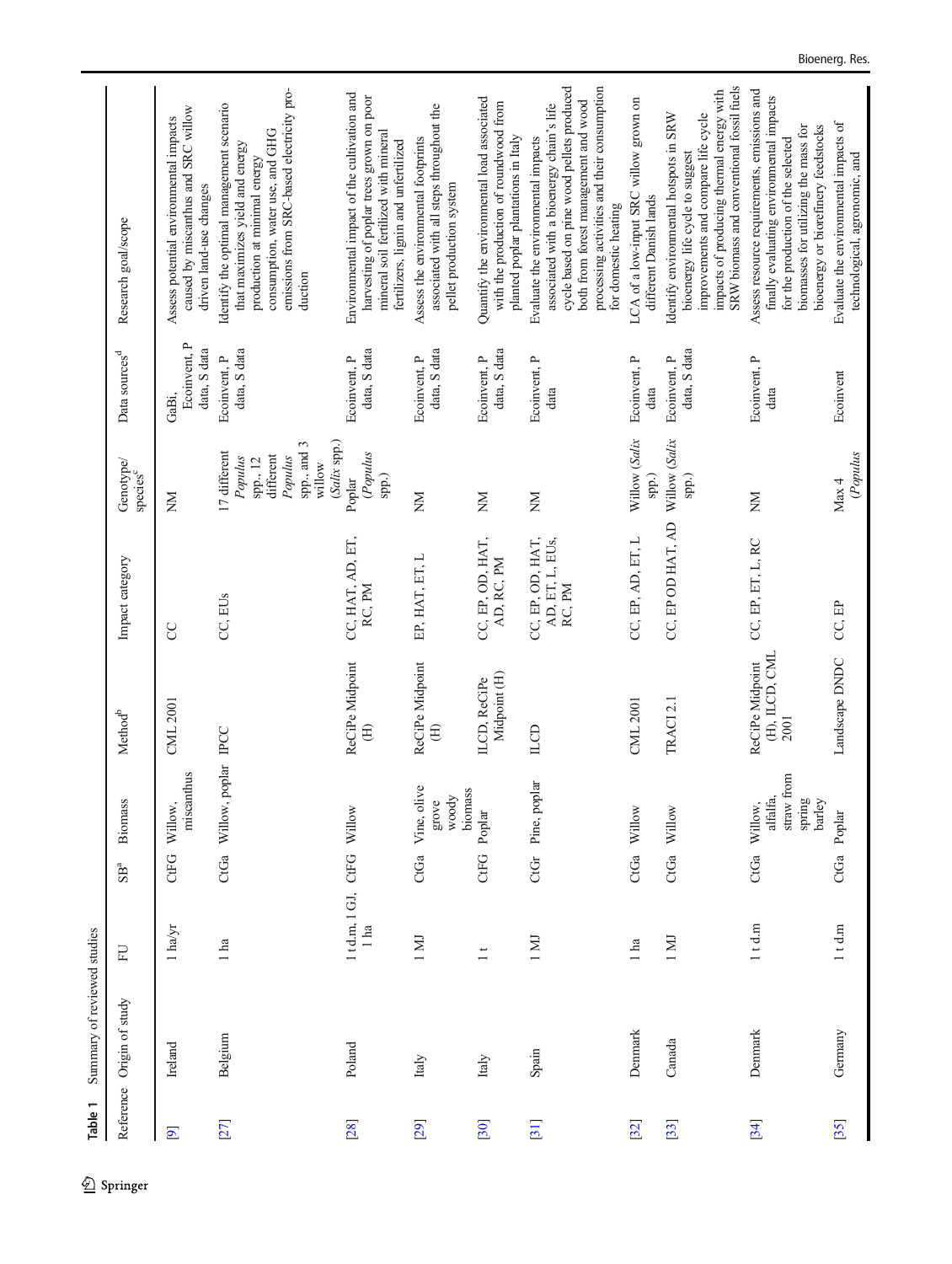|                         | Table 1 (continued)       |                     |                 |                                               |                              |                                       |                                                                                                                                             |                                              |                                                                                                                                                                       |
|-------------------------|---------------------------|---------------------|-----------------|-----------------------------------------------|------------------------------|---------------------------------------|---------------------------------------------------------------------------------------------------------------------------------------------|----------------------------------------------|-----------------------------------------------------------------------------------------------------------------------------------------------------------------------|
|                         | Reference Origin of study | EU                  | SB <sup>a</sup> | Biomass                                       | Method <sup>b</sup>          | Impact category                       | Genotype/<br>species <sup>c</sup>                                                                                                           | Data sources <sup>d</sup>                    | Research goal/scope                                                                                                                                                   |
|                         |                           |                     |                 |                                               |                              |                                       | zii A. Henry<br>maximowic-<br>generosa A.<br>Henry 9P.<br>9P. nigra<br>Monviso<br>P.9<br>$\Box$                                             |                                              | production from hybrid poplar SRC<br>environmental aspects of bioenergy<br>cultivation on marginal land                                                               |
| [36]                    | Italy                     | $1$ t d.m           |                 | CtFG Poplar, willow ILCD                      |                              | AD, ET, RC, PM<br>CC, EP, OD HAT,     | canadensis<br>babylonica<br>babylonica<br>Populus ×<br>deltoides<br>nigra L.)<br>L, Salix<br>Mönch,<br>hybrid<br>Populus<br>Bartr,<br>Salix | Ecoinvent, P<br>data                         | harvest solution for SRC plantation with<br>Assess the environmental impact of the<br>2-year cutting time                                                             |
| $[37]$                  | Poland                    | 1td.m, 1MJ          |                 | CtGa Willow                                   | CML 2 baseline<br>2000       | CC, EP, AD, ET, RC                    | Three varieties<br>protected by<br>intellectual<br>of willow,<br>rights                                                                     | Ecoinvent                                    | ticularly GHG emissions depending on the<br>LCA of 7 willow cultivars in a 3-year harvest<br>cycle and their environmental impact, par-<br>transport distance adopted |
| $\overline{\mathbf{r}}$ | Germany                   | $1$ t d.m           |                 | CtGa Poplar                                   | CML 2001                     | CC, EP, AD, EUs                       | Poplar clones<br>Max 4 and<br>Monviso                                                                                                       | Ecoinvent                                    | common production chain for wood chips<br>Assess the environmental impacts of a<br>from SRC                                                                           |
| [38]                    | UK                        | 1 GWh               |                 | CtGa Willow, poplar IPCC                      |                              | <b>CC</b>                             | MN                                                                                                                                          | database, S<br>Ecoinvent,<br>Phyllis<br>data | Evaluate the GHG emissions that arise from<br>the use of SRC willow chips for heating                                                                                 |
| [39]                    | Italy                     | $1$ t f.m           | GG              | Poplar                                        | Midpoint (H)<br>ILCD, ReCiPe | CC, EP, OD, AD, RC, NM<br>M           |                                                                                                                                             | Ecoinvent, P<br>data                         | harvest solution for SRC plantation with<br>Assess the environmental impact of the<br>2-year cutting time                                                             |
| [40]                    | Belgium                   | $1 \, \mathrm{kWh}$ |                 | CtGa Poplar, willow,<br>black alder,<br>hazel | ReCiPe Midpoint<br>$\oplus$  | AD, ET, L, RC, PM<br>CC, EP, OD, HAT, | (please refer<br>More than 20<br>reference)<br>species<br>to the                                                                            | data, S data<br>Ecoinvent, P                 | Environmental burdens related to wood chips<br>production from SRC                                                                                                    |
| $\overline{\mathbf{S}}$ | Spain                     | $1$ GJ              |                 | CtGa Poplar                                   | ReCiPe Midpoint<br>$\oplus$  | AD, ET, RC, PM<br>CC, EP, OD, HAT,    | canadensis<br>clone AF2<br>$Populus \times$                                                                                                 | data, S data<br>Ecoinvent, P                 | Environmental and energy performance of the<br>harvesting and transportation systems<br>experimental biomass supply chain, 2                                          |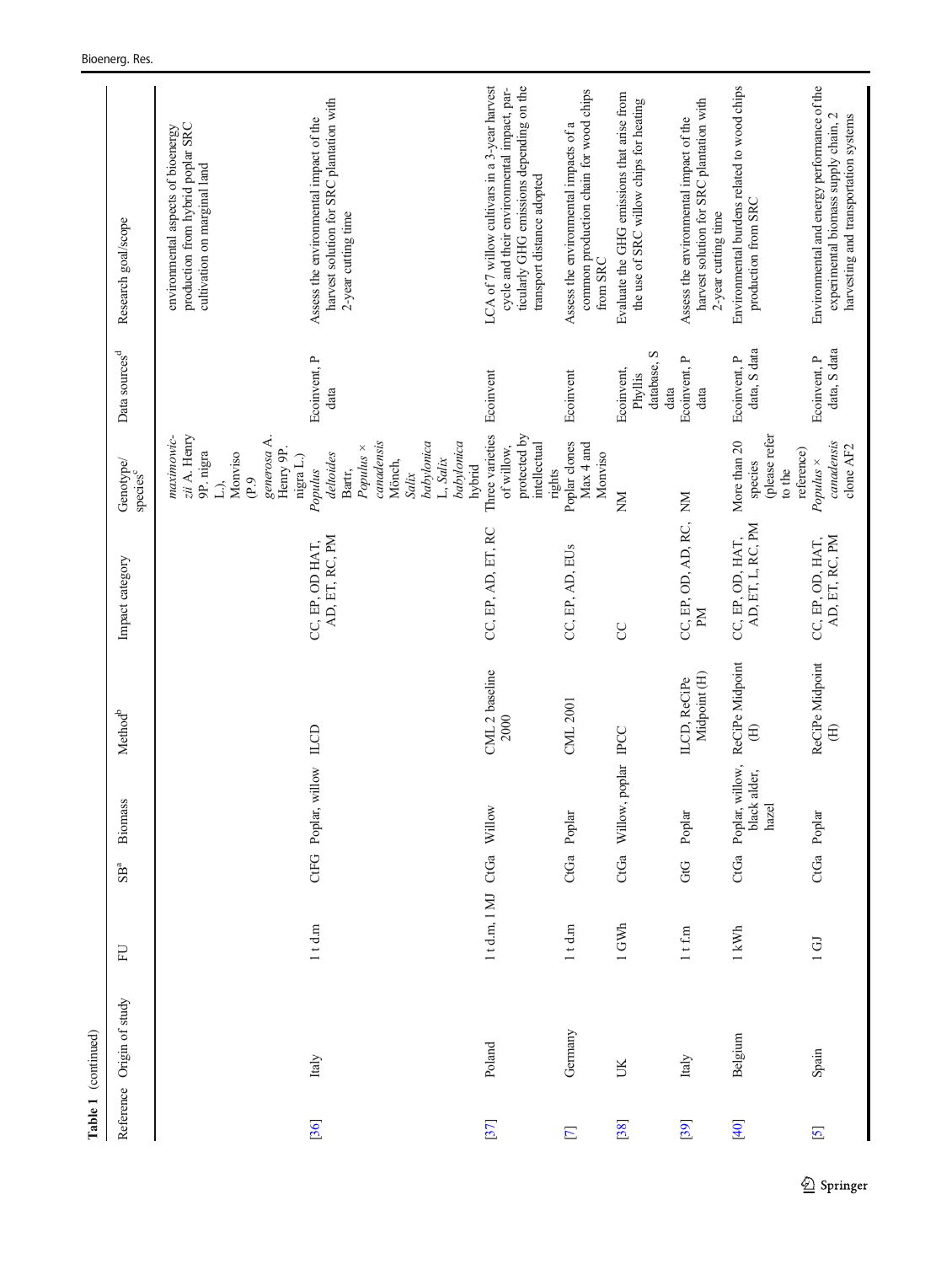| Table 1 (continued) |                                                |                                     |                          |                                                      |                                  |                               |                                                                                                                                                                 |                                        |                                                                                                                                                                       |
|---------------------|------------------------------------------------|-------------------------------------|--------------------------|------------------------------------------------------|----------------------------------|-------------------------------|-----------------------------------------------------------------------------------------------------------------------------------------------------------------|----------------------------------------|-----------------------------------------------------------------------------------------------------------------------------------------------------------------------|
|                     | Reference Origin of study                      | EU                                  | $\mathrm{SB}^\mathrm{a}$ | Biomass                                              | Method <sup>b</sup>              | Impact category               | Genotype/<br>species <sup>c</sup>                                                                                                                               | Data sources <sup>d</sup>              | Research goal/scope                                                                                                                                                   |
| $[41]$              | USA                                            | $1$ t d.m                           |                          | CtGa Willow                                          | <b>IPCC</b>                      | <b>CC</b>                     | Willow (Salix<br>spp.)                                                                                                                                          | database<br>Ecoinvent,<br><b>USLCI</b> | Quantify the fossil fuel inputs and greenhouse<br>gas balance of the willow biomass cropping<br>system.                                                               |
| $[42]$              | France, Portugal,<br>Sweden, Italy,<br>Germany | $1 \text{ m}^3$ f.m/yr              | CtGa                     | Poplar, willow, CML 2001<br>pine, spruce<br>maritime |                                  | CC, EP, OD, AD, EUs           | Pseudotsu<br>Douglas-fir<br>pine (Pinus<br>Willow (Salix<br>sp.), poplar<br>menziesii),<br>(Populous<br>pinaster),<br>spruce<br>(Picea<br>abies)<br>sp.),<br>ga | data, S data<br>Ecoinvent, P           | Analysis and comparison of environmental<br>profiles associated with wood biomass<br>production for five representative tree<br>species for different industrial uses |
| $[43]$              | Sweden                                         | 1 ha, 1 GJ                          | CtGa                     | Willow                                               | climate impact<br>Time dependent | CC, EUs                       | MN                                                                                                                                                              | data, S data<br>Ecoinvent, P           | Climate impact and energy efficiency from<br>electricity generation through anaerobic<br>digestion or direct combustion of short<br>rotation coppice willow           |
| $[4]$               | Southern Europe                                | $1\ \mathrm{kWh},\ 1\ \mathrm{m}^3$ |                          | eucalyptus<br>CtGa Poplar,                           | CML 2001                         | CC, EP, OD, AD,<br>EUs, RC    | globulus,<br>Eucalyptus<br>Populus<br>spp.                                                                                                                      | Ecoinvent, S<br>data                   | different potential feedstocks for electricity<br>Assess and compare the environmental and<br>energy impacts on the life cycle of three<br>production                 |
| [45]                | Ireland                                        | $1$ GJ                              |                          | CtGa Willow                                          | <b>CML 2001</b>                  | CC, EP, AD, EUs               | Willow (Salix<br>$\operatorname{sp}.$                                                                                                                           | Ecoinvent, S<br>data                   | willow cultivation, harvest, and transport<br>environmental impacts associated with<br>Evaluate the energy requirements and                                           |
| $[46]$              | France                                         | $1$ GJ                              | CtGa                     | Eucalyptus                                           | <b>CML 2001</b>                  | CC, EP, OD, AD, RC            | dalrymplea-<br>Eucalyptus<br>gunnii and<br>between<br>Hybrid<br>na                                                                                              | RED database, S<br>data                | delivering 1 GJ of heat from eucalyptus<br>Evaluated the environmental impacts of<br>SRC using LCA                                                                    |
| [15]                | Germany                                        | 1 MJ                                |                          | CtGa Poplar                                          | SAS 9.2                          | S                             | maximowic-<br>Populus<br>Populus<br>nigra<br>$zii$ $\times$                                                                                                     | Ecoinvent, P<br>data                   | The GHG mitigation effect of bio-electricity<br>from poplar short rotation coppice (SRC)                                                                              |
| $[47]$              | Sweden                                         | $1$ ha                              |                          | CtGa Willow                                          | CML 2001                         | CC, EP, OD, AD, L,<br>EUs, RC | Willow (Salix<br>spp.)                                                                                                                                          | P data, S data<br>Ecoinvent,           | derived from willow biomass: bioethanol<br>performance of two bioenergy products<br>Evaluate and compare the environmental<br>and electricity                         |
| [48]                | Sweden                                         | $\overline{\text{ha}}$              | CtGa                     | Willow                                               |                                  |                               |                                                                                                                                                                 | P data, S data                         |                                                                                                                                                                       |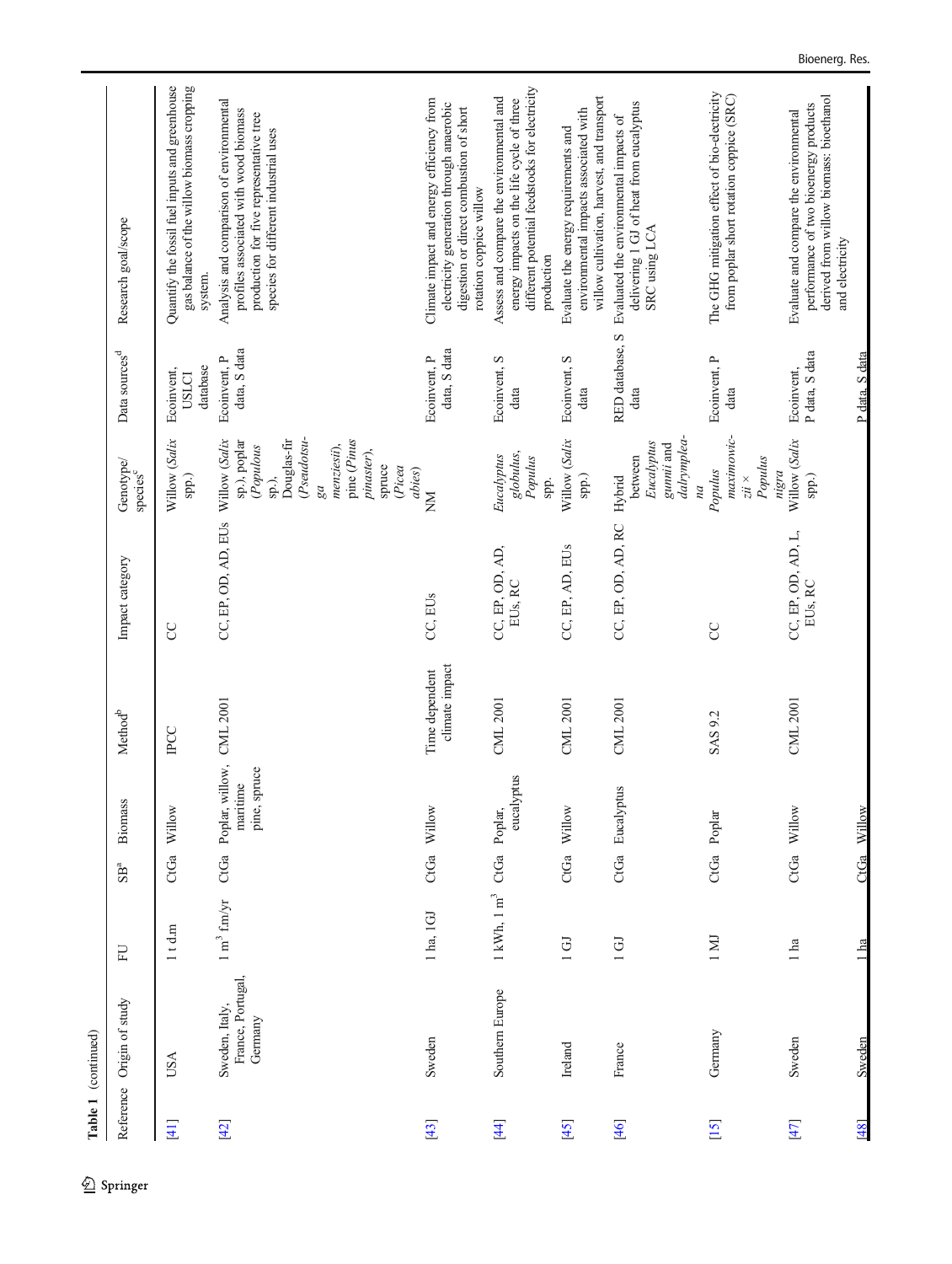|             | Table 1 (continued)       |                                                       |                 |                                         |                                    |                                         |                                                                                      |                              |                                                                                                                                                                            |
|-------------|---------------------------|-------------------------------------------------------|-----------------|-----------------------------------------|------------------------------------|-----------------------------------------|--------------------------------------------------------------------------------------|------------------------------|----------------------------------------------------------------------------------------------------------------------------------------------------------------------------|
|             | Reference Origin of study | EU                                                    | SB <sup>a</sup> | <b>Biomass</b>                          | Method <sup>b</sup>                | Impact category                         | Genotype/<br>species <sup>c</sup>                                                    | Data sources <sup>d</sup>    | Research goal/scope                                                                                                                                                        |
|             |                           |                                                       |                 |                                         | CML 2 baseline<br>2000             | CC, EP, OD, AD,<br>EUs, RC              | Willow (Salix<br>spp.)                                                               |                              | Analyze the environmental performance of<br>eucalyptus based ethanol                                                                                                       |
| $\boxed{8}$ | Spain                     | $1 \text{ km}$                                        | CtGr            | Eucalyptus                              | CML 2001                           | CC, EP, OD, HAT,<br>$\Delta \mathbf{D}$ | $(E.$ globulu-<br>Eucalyptus<br>$\mathcal{S}$                                        | Ecoinvent, P<br>data         | Environmental performance of eucalyptus<br>based ethanol production                                                                                                        |
| [49]        | Italy                     | $1$ t d.m                                             |                 | CtGa Poplar                             | CML 2 baseline<br>2000             | CC, EP, OD, HAT,<br>AD, RC              | and Populus<br>nigra (AF2)<br>deltoides<br>Populus<br>Crossing                       | Ecoinvent, S<br>data         | Study the environmental impacts of Italian<br>poplar plantations                                                                                                           |
| [50]        | Central Europe            | $1 \mathrm{MJ}, 1 \mathrm{m}^3$<br>particle-<br>board | CtGr            | Willow                                  | EcoIndi-cator 99,<br>CML 2001      | CC, EP, OD, AD                          | MN                                                                                   | Ecoinvent                    | respectively, from SRC compared to wood<br>energetic and the material use of wood,<br>Environmental impact assessment of<br>from conventional forestry                     |
| [51]        | UK                        | $1$ ha/yr $\,$                                        | CtGa            | miscanthus<br>Willow,                   | CML 2001                           | CC, EP, AD, L, EUs                      | Willow (Salix<br>miscanthus<br>spp.),<br>$\tilde{\mathbf{x}}$                        | P data                       | Study the cultivation of crops for energy. The<br>scope covers the "cradle-to-gate" stage of<br>the life cycle.                                                            |
| [52]        | UK                        | 1 MJ                                                  | CtGa            | miscanthus<br>Willow,                   | CML 2 baseline<br>2000             | CC, EP, AD                              | giganteus)<br>NM                                                                     | Ecoinvent, S<br>data         | conditions, using different fertilizer options<br>large-scale biomass cultivation under UK<br>Determine the environmental impacts for<br>for crop nutrition                |
| [53]        | Spain                     | 1 kWh                                                 | CtGr            | Ethiopian<br>${\rm mustard}$<br>Poplar, | SiAGROSOST tool                    | CC, OD, HAT, AD,<br>RC                  | Ethiopian<br>(Brassica<br>carinata)<br>(Populus<br>mustard<br>spp.),<br>Poplar       | Ecoinvent                    | to the production of electricity from poplar<br>Assess the environmental impacts associated<br>and Ethiopian mustard                                                       |
| [54]        | Italy                     | I MI                                                  |                 | CtGa Poplar                             | EPS 2000, EDIP<br>EcoIndicator 99, | CC, EP, OD, HAT,<br>ET, RC              | MN                                                                                   | data, S data<br>Ecoinvent, P | LCA study about household heat from short<br>rotation coppice wood pellets combustion                                                                                      |
| [55]        | Germany                   | 1td.m, IMJ CtGa                                       |                 | Poplar                                  | CML 2001                           | CC, EP, OD, AD                          | MX                                                                                   | KTBL, GaBi                   | poplar production, considering the biomass<br>Assesses the environmental impacts of SRC<br>production system from soil preparation,<br>harvest, drying, and transportation |
| [56]        | Spain                     | 1 ha                                                  |                 | Ethiopian<br>mustard<br>CtGa Poplar,    | CML 2 baseline<br>2000             | CC, EP, OD, HAT,<br>AD, ET, RC          | carinata),<br>(Brassica<br>(Populus<br>mustard<br>Ethiopian<br>poplar<br>$s$ and $l$ | Ecoinvent, S<br>data         | Climate impact of two ways of generating<br>electricity and heat from SRC willow                                                                                           |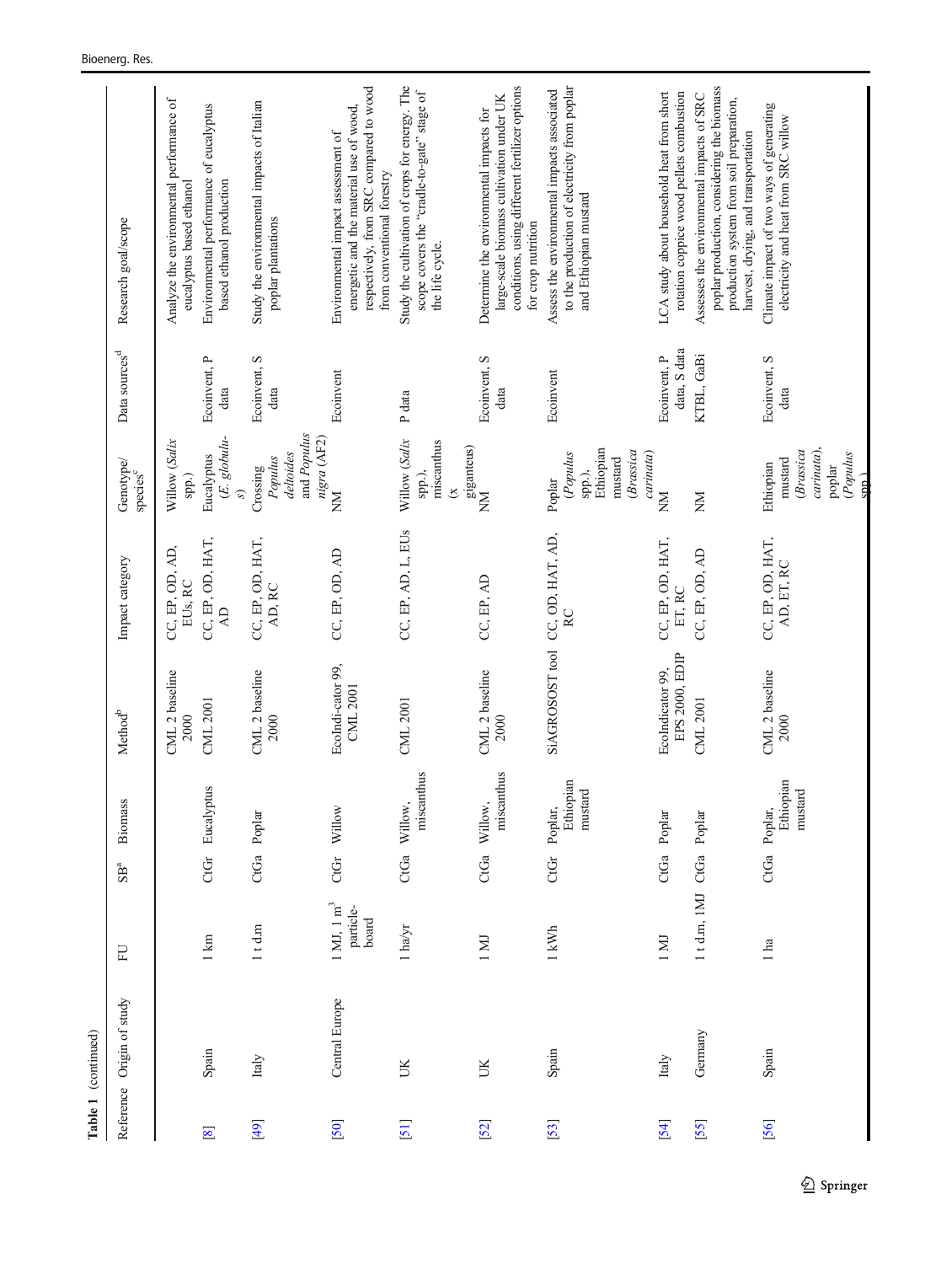Table 1 (continued) Table 1 (continued)

|      | Reference Origin of study | EU            | SB <sup>a</sup> | Biomass                                                                                    | Method <sup>b</sup>   | Impact category | Genotype/<br>species <sup>'</sup>                                                                                                                                          | Data sources <sup>d</sup>   | Research goal/scope                                                                                                                                    |
|------|---------------------------|---------------|-----------------|--------------------------------------------------------------------------------------------|-----------------------|-----------------|----------------------------------------------------------------------------------------------------------------------------------------------------------------------------|-----------------------------|--------------------------------------------------------------------------------------------------------------------------------------------------------|
| [57] | Ireland                   | 1 ha          |                 | CtGa Willow                                                                                | MX                    | CC, EUs         | Willow (Salix<br>spp.)                                                                                                                                                     | S data                      | Evaluate energy efficiency and emissions of<br>electricity generation from SRC willow<br>different production pathways for<br>feedstock                |
| [58] | USA                       | 1 MWh         |                 | CtGa Willow                                                                                | <b>IPCC, CML 2001</b> | CC, EP, AD      | (Caprisalix)<br>Willow                                                                                                                                                     | DEAM database               | production and conversion to electricity<br>using life cycle modeling methods<br>Evaluate energy, environmental, and<br>economic performance of willow |
| [59] | USA                       | 1 M           |                 | CtGr Willow                                                                                | <b>IPCC, CML 2001</b> | SC              | spp.)                                                                                                                                                                      | Willow (Salix DEAM database | performance of biomass-to-electricity sys-<br>Evaluate the energy and environmental<br>tem under development                                           |
| [59] | <b>USA</b>                | 1 MJ, 1ha     |                 | CtFG Willow                                                                                | <b>IPCC, CML 2001</b> | CC, EP, AD      | spp.)                                                                                                                                                                      | Willow (Salix DEAM database | greenhouse gas emissions of the biomass<br>Evaluate the energy performance and net<br>feedstock production system                                      |
| [60] | Western Europe            | $1$ ha/100 yr |                 | black alder,<br>hazel, and<br>hornbeam<br>sycamore<br>CtGa Miscanthus,<br>willow<br>maple, | <b>IPCC</b>           | CC, RC          | alder (specie<br>(specie NM)<br>Willow (Salix<br>maple (Acer<br>NM), black<br>miscanthus<br>pseudo L.),<br>hazel, and<br>sycamore<br>hornbeam<br>(specie<br>NM),<br>spp.), | S data                      | Compare different bioenergy crops                                                                                                                      |

b ILCD recommended methods

 $^{\rm b}\operatorname{ILCD}$  recommended methods

<sup>c</sup> NM, not clearly mentioned; spp; species  $\alpha$  MM, not clearly mentioned; spp; species<br> $\alpha$  P data, primary data; S data, secondary data <sup>a</sup> P data, primary data; S data, secondary data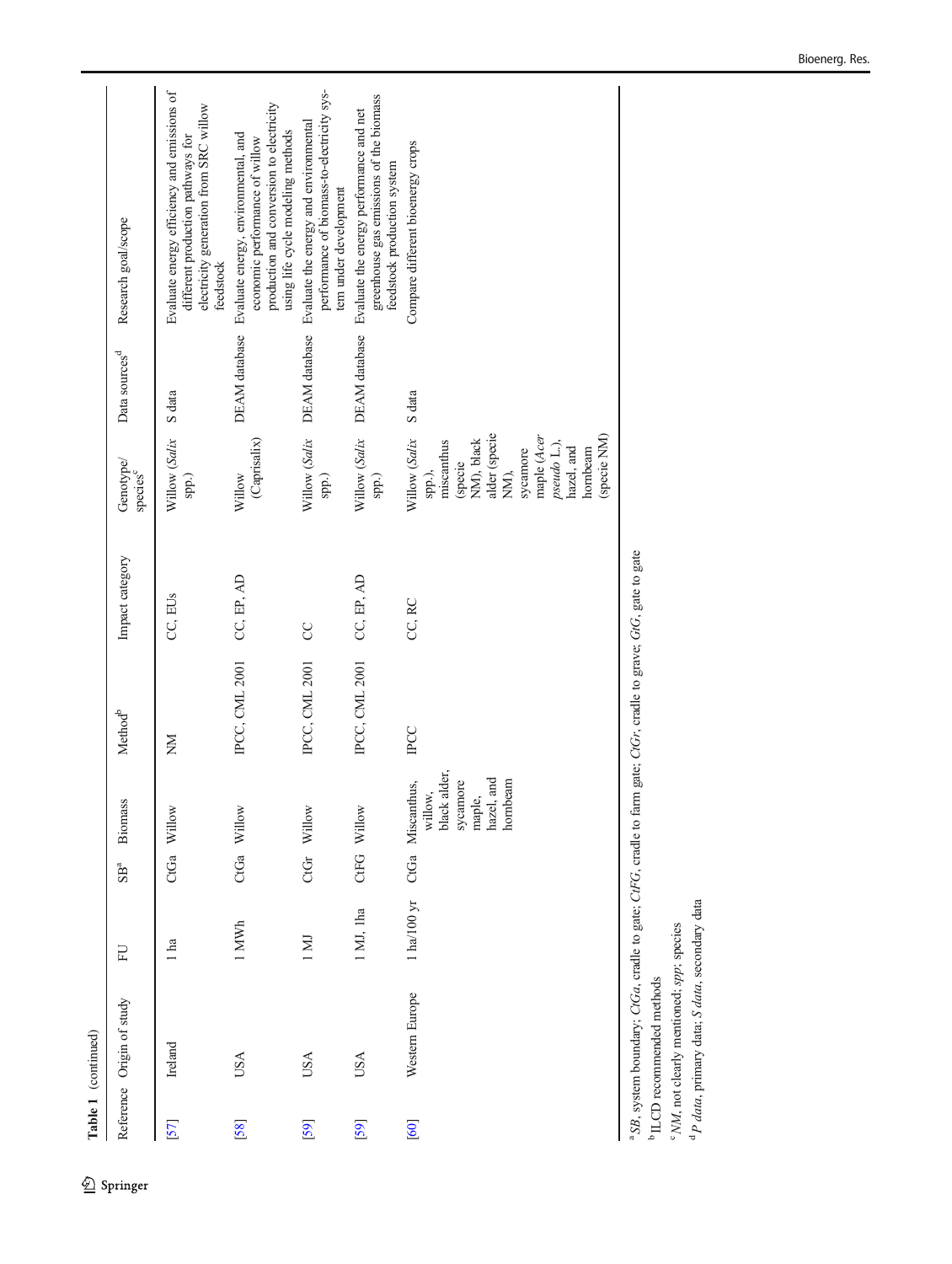<span id="page-10-0"></span>Table 2 Data resources within the reviewed studies

| Source                      | Frequency | $\%$ |
|-----------------------------|-----------|------|
| Ecoinvent database          | 31        | 77.5 |
| Secondary data (literature) | 22        | 55.0 |
| Primary data                | 21        | 52.5 |
| DEAM database               | 3         | 7.5  |
| GaBi database               | 2         | 5.0  |
| <b>USLCI</b> database       | 1         | 2.5  |
| <b>RED</b> database         | 1         | 2.5  |
| KTBL                        | 1         | 2.5  |
| Phyllis database            |           | 2.5  |

secondary data, which was derived from a mixture of database sources and previous literature. The Ecoinvent database was the main resource, as 75% of the studies used this data source. Previous literature data was presented in 55%. Other data sources were as follows: DEAM database (7.5%), GaBi database (5.0%), USLCI (U.S. Life Cycle Inventory Database) database (2.5%), RED database (2.5%), KTBL (2.5%), and Phyllis database (2.5%). It is important to note that the data within the mentioned databases also rely on secondary data, such as published articles and available statistics [[61](#page-17-0)]. Regarding primary data from own field measurements or laboratory, it can be seen that 52.5% of the studies used this source. Furthermore, studies that used primary data also relied on secondary data sources. For instance, Rugani et al. [\[40\]](#page-17-0) used the Ecoinvent database for retrieving background data, whereas primary data were collected from project partners.

When comparing the studies' geographical location with the data sources, a correlation between the database and location prevails. Studies carried out in the USA considered USLCI and DEAM databases, whereas all the other mentioned databases, for instance, the Ecoinvent database, were generally used for those studies in Europe.

#### Life Cycle Impact Assessment (LCIA)

In order to facilitate the interpretation of the results, the impact categories were grouped depending on the following macrocategories: climate change (CC), eutrophication (EP), acidification (AD), ozone depletion (OD), resources consumption (RC), human toxicity (HAT), energy use (EUs), environmental toxicity (ET), land (L), and particulate matter (PM). Within each of these categories, the respective individual midpoint and endpoint categories were localized. A summary of the encountered impact categories is presented in Fig. [2](#page-11-0). Climate change related categories, as GWP and GHG, were the most frequent impact categories considered, as they were included in almost all the review articles, covering 97.5%. Following were the categories of eutrophication and acidification, with

72.5% and 67.5%, respectively. Ozone depletion and resource consumption were included in less than half of the papers, precisely 47.5% and 45%, respectively. The rest of the indicators were considered in less than 35% of the studies. The indicators that were evaluated the least were those related to L and PM.

A comparison of environmental impacts was discussed by Bacenetti et al. [[39\]](#page-16-0). The authors present that the CC impact of SRC poplar plantations ranges between 26.44 to 49 kg  $CO<sub>2</sub>$  eq t<sup>-1</sup>. This range is extracted from previous case studies [[9,](#page-16-0) [46](#page-17-0), [53](#page-17-0), [62,](#page-17-0) [63\]](#page-17-0). Though this comparison is stated, it is also underlined that a direct comparison in absolute terms is restricted to the LCA methodological options of the different case studies.

Concerning the environmental impact assessment methods, 87.5%  $(n = 35)$  of the studies directly defined the method used. Within these studies, 11 different methods were considered. The method by the University of Leiden, named CML (Centrum Milieukunde Leiden), was the most frequently applied (50%,  $n = 20$  out of 40). The ReCiPe Midpoint (H)<sup>1</sup> and the IPCC method were the second most used methods (17.5%). The ILCD (International Reference Life Cycle Data System) [[17\]](#page-16-0) was adopted in 12.5% of the relevant studies. Several studies used a combination of methods in order to calculate the different impact categories. For instance, Parajuli et al. [[34\]](#page-16-0) used the EPD recommended methods [[65\]](#page-17-0), the ReCiPe Midpoint, and the ILCD recommended methods to calculate separate categories. The USEtox midpoint model, as suggested by the ILCD, served for environmental toxicity, the ReCiPe Midpoint for land-related impacts, and the CML 2001 baseline for CC and EP (EPD suggested methods). Another example is Saez de Bikuña et al. [[32](#page-16-0)], who used a set of four impact categories chosen from the CML 2001 method. The impact categories analyzed were chosen at a midpoint level, such as CC, EP, AP, and HAT. Land use impacts were considered not as a midpoint indicator but as part of GWP emissions. As for all the other impact assessment methods, these were implemented in less than 5% of the studies.

Moreover, it was found that the selection criteria of impact categories and their assessment method were rarely stated in the reviewed articles. In some instances [\[32](#page-16-0)], the criteria were referred to in previous studies of similar systems. Nevertheless, a clear description of why the selected categories were included was mostly absent.

Another investigated aspect concerned the inclusion of normalization and weighting of the impact category results. For the reviewed studies, approximately 20% ( $n = 8$ ) of the studies considered the normalization step, and even fewer considered

<sup>&</sup>lt;sup>1</sup> "The acronym also represents the initials of the institutes that were the main contributors to this project and the major collaborators in its design: RIVM and Radboud University, CML, and PRé" [[64](#page-17-0), p. 5].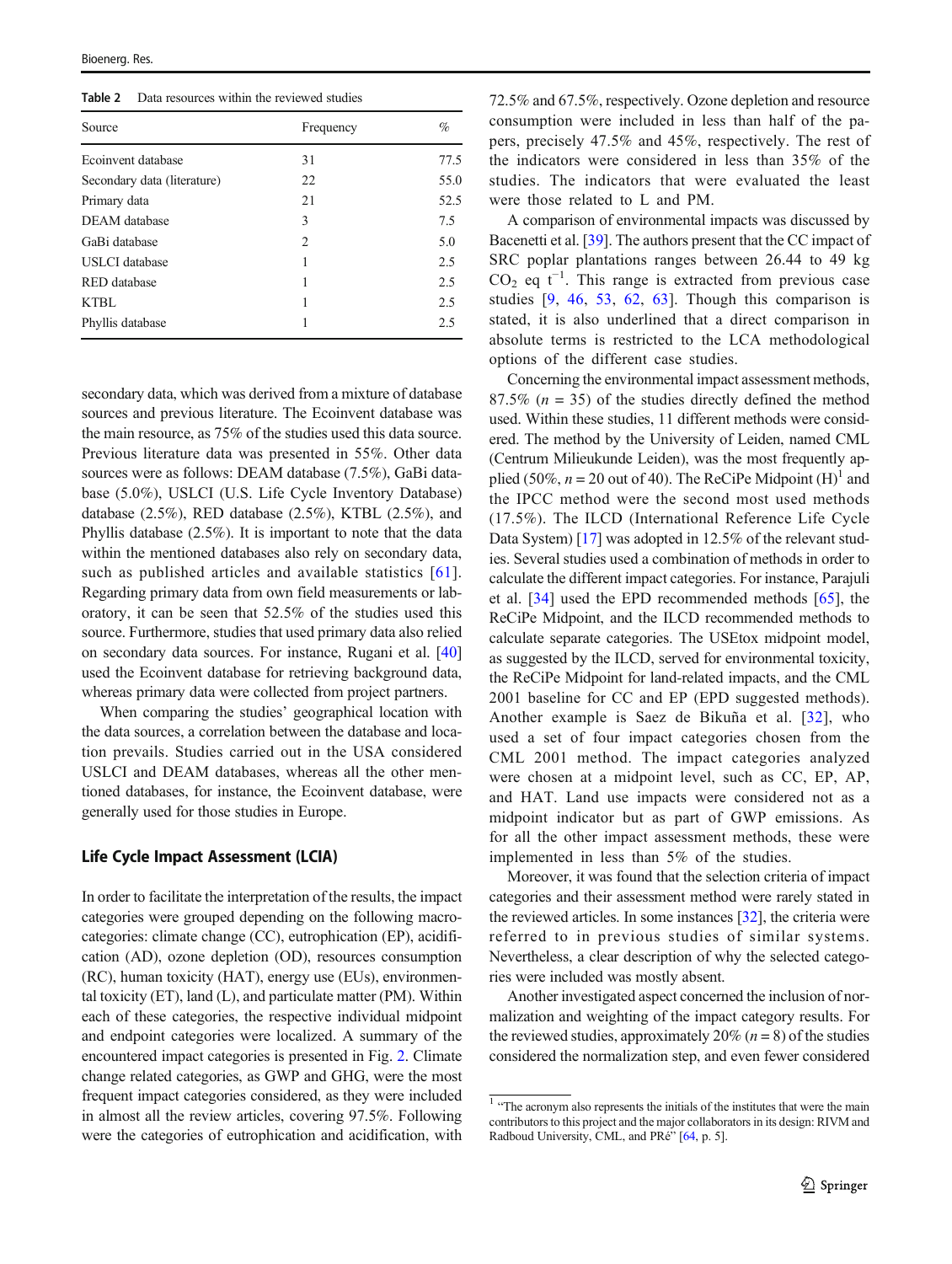<span id="page-11-0"></span>

Fig. 2 Frequency of environmental impact categories analyzed in the reviewed studies  $N = 40$ 

the weighting step (7.5%,  $n = 3$ ). For example, Krzyżaniak et al. [[28\]](#page-16-0) implemented normalization using the ReCiPe's European hierarchical version for all the evaluated impact categories. Another example is Kunstmann [\[50](#page-17-0)] who considered both normalization and weighting. The normalization is done comparing the results to the total inventory of mass and energy used in Western-Central Europe. For the weighting, relevant stakeholders helped to deduce the factors; however, a discussion on how they were selected is not presented. Another example of weighting is Fantozzi and Buratti [[54\]](#page-17-0), who used elements based on the EDIP method that applies the environmental targets proposed by the Danish Government or the International Protocols. The implementation of both normalization and weighting is dependent on the goal and scope. Its subject matter requires that those studies performing this step clearly state their selection criteria.

#### Life Cycle Interpretation

The studies' results were mostly presented based on the life cycle steps of the agricultural wood production system. However, the heterogeneity of the case studies and the functional unit selection, system boundary, and impact categories evaluated make the comparison of the results of the LCA models challenging. Nevertheless, to have an overview of the relevant outcomes, a quantification of the most mentioned environmental hotspots in terms of the life cycle steps is presented in Fig. [3](#page-12-0). The hotspots are defined as the process that has the highest environmental impacts. As a quantitative comparison between the studies was not feasible, hotspots were extracted qualitatively from the reviewed studies; meaning that a hotspot was noted when a review study was found to mention a process with a high environmental impact.

Fertilizer and harvesting activities were considered to have the highest environmental impact in 50% of the studies. The fertilizer activities concern production and field application. For instance, Krzyżaniak et al. [\[28\]](#page-16-0) reported that, for the impact category GWP, a reduction of GHG emissions is possible by reducing or substituting the use of mineral fertilizer. Moreover, attention is also drawn to the impact category EP, which is affected by mineral fertilizer use. In comparing different agricultural management systems, Schweier et al. [\[7\]](#page-16-0) presented how fertilization and irrigation could increase the GWP of the system by approximately 220%, particularly by an increase of nitrous dioxide  $(N<sub>2</sub>O)$  emissions, which strongly influences the overall impact. Additionally, it is also mentioned how fertilizer use affected the EP category, adding nitrates and phosphates. From a different perspective, the study of Goglio and Owende [[57\]](#page-17-0) analyzes different fertilizer types and application techniques, for example, the use of sewage sludge instead of mineral fertilizer. Results show that this change of fertilizer type only increases the  $CO<sub>2</sub>$  emissions by 1.7%. Nonetheless, they present fertilizer activities as one of the hotspots of the agricultural wood production system.

The harvesting operation, also the major hotspot in 50% of the studies, usually occurs during each rotation cycle of SRC, for instance, in cycles of 1, 2, 5, 10, 15, or 20 years. This energy-intensive operation often includes the forwarding process. Bacenetti et al. [\[36\]](#page-16-0) presented harvesting as having one of the highest contributions to the field operations for almost all the twelve impact categories assessed, like those related to CC, OD, AD, and EP, the highest being for marine eutrophication (ME) and terrestrial eutrophication (TE). Another instance is the study by González-García et al. [\[47](#page-17-0)], which presents that the harvesting operations are the main contributors to GWP due to the diesel combustion. Similar results were given for other impact categories related to RC, AD, EP, and OD.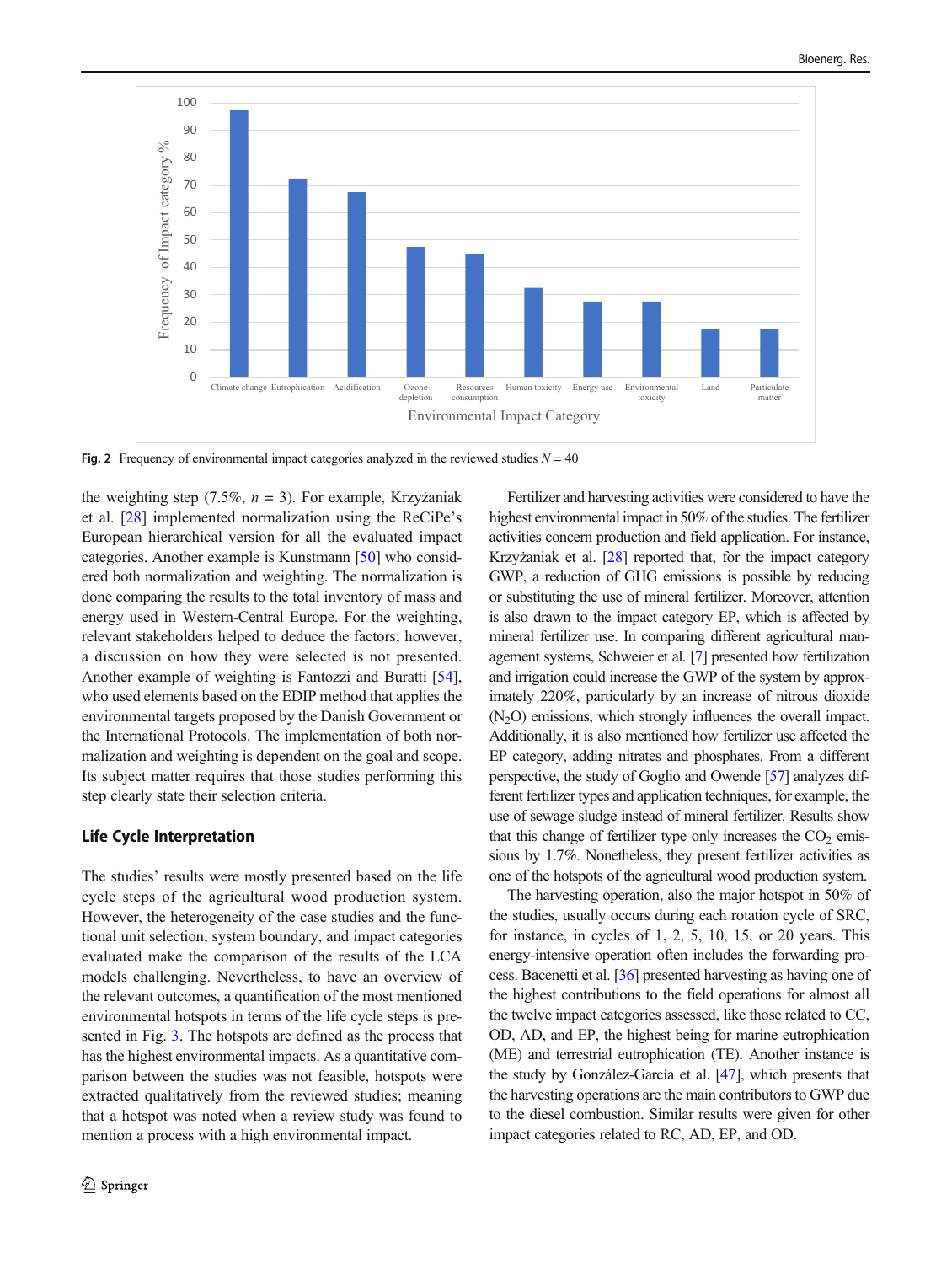<span id="page-12-0"></span>

Fig. 3 Frequency of environmental hotspots identified in reviewed studies  $N = 40$ 

The third most mentioned operation is transportation, identified in 35% of the studies. This operation varies between the project specifications, including the transportation of cuttings, material inputs (e.g., fertilizer and sludge), transportation to storage, and biomass transportation from the farm gate to industry. For instance, as part of the results from Whittaker et al. [\[38](#page-16-0)], it is estimated that all the transportation-related events represent the second biggest GHG emitter. Similar results were presented by Gilbert et al. [\[52\]](#page-17-0), who also mentioned the contribution of transportation to EP. Transportation emissions could be impacted by transportation distance, truck's carrying capacity, the biomass's weight, and the biomass yield [\[11](#page-16-0), [50\]](#page-17-0).

Within the studies that considered irrigation, this process also surged as an environmental hotspot. For instance, Bacenetti et al. [[36](#page-16-0)] concluded that irrigation was the process that had the highest impacts on CC, HAT, EP, and RC. Schweier et al. [[7\]](#page-16-0) also presented a similar conclusion on the impact of irrigation, they draw attention to the required energy demand. Irrigation and fertilization are usually implemented to increment the biomass yield; their usefulness is proportional to factors such as water availability, soil type, and soil fertility. Accordingly, the use of irrigation and fertilization varies from case to case, and as mentioned by the previously selected studies, it should be considered if its effect on biomass yield compensates for the negative environmental impacts. However, Djomo et al. [[27](#page-16-0)] discussed the questionable positive correlation between irrigation and biomass yield for their particular case study.

Other environmental hotspots mentioned were those of mechanical weed control, planting, pesticides, and stump excavation. However, they were only reported in less than 3% of the studies. All the other operations were not mentioned in any of the considered studies.

## Sensitivity Analysis

Furthermore, as part of the life cycle interpretation phase, an assessment of the results, a sensitivity and uncertainty analysis are recommended by the ISO 14044 [[13\]](#page-16-0). Within the evaluated studies, almost half (47.5%) performed a sensitivity analysis, and only 22.5% carried out an uncertainty analysis. Depending on the study's goal, the sensitivity analysis targets issues such as data uncertainty, scenario analysis, methodological options, LCIA method, and allocation method. Lovarelli et al. [[30](#page-16-0)] focused on two aspects, the methodological options concerning allocation and the key scenario parameters like the biomass yield. Rajabi Hamedani et al. [[29](#page-16-0)] focused on the elements of data uncertainty and the impact assessment method. For the first part, the analysis consisted of evaluating the input data within a range of  $\pm 10\%$ . The other factor involved the results' outcomes when using ReCiPe midpoint (H) and CML methods.

## **Discussion**

The results allowed for addressing the knowledge gap of reviewing recent SRC LCAs and summarizing relevant interdependencies between methodological options and study outcomes. Through this analysis, it was possible to derive gaps in the LCA study of SRC and propose a research outlook for improving the understanding of potential environmental impacts associated with wood production in SRC systems.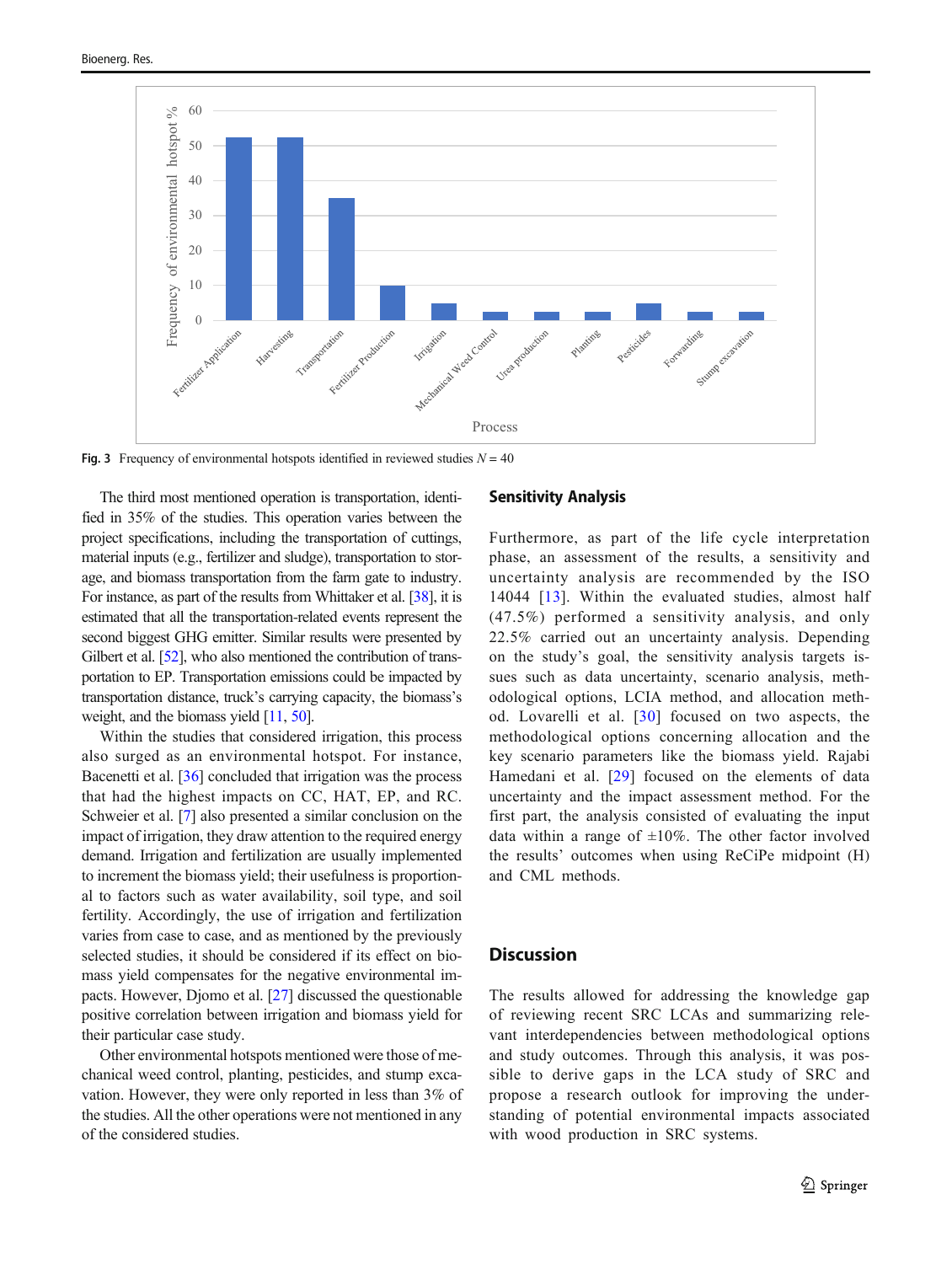#### SRC LCA Methodological Implementation

The identified diverse methodological implementation of SRC LCAs is plausible due to the various study foci. Starting with the system definition, most selected FUs corresponded to the phases along the studied value chain. Nevertheless, some studies evaluating similar value chains and system boundaries did not always present the same FU. Such discrepancy hints that an evaluated indicator, such as energy use, is measured using a different reference, thus reflecting the variety of study foci presented in the review papers. For instance, a focus on system comparison [[56\]](#page-17-0) rather than system optimization [\[27](#page-16-0)], which justifies selecting a different FU.

As for the system boundary, most of the studies dealt with a partial LCA based on a CtGa or CtFG boundary. The boundary definition matched the focus taken by the studies, which was mostly towards system optimization and system comparison rather than assessing the overall environmental impact of SRC systems. A similar result was given in the study by D'Amato et al. [\[11](#page-16-0)], where they found that the focus was mostly directed at the analysis of upstream processes. Although these boundaries show a valid representation of the system, attention was drawn to the fact that most of the studies considered some sort of EoL phase within their analysis. Moreover, it was noticed that the plantation EoL was considered in most of the reviewed papers; however, this stage was treated differently among the various studies. For instance, Lovarelli et al. [\[30](#page-16-0)] conducted a CtFG LCA where soil restoration was equivalent to the EoL phase. The study accounted for fuel emission during soil restoration but did not account for land use related impacts. In comparison, Clarke et al. [\[9\]](#page-16-0) also defined their study as a CtFG LCA but excluded the plantation EoL and did consider land use impacts. Though these different methodological applications can be valid, a justification for assumptions is recommended by ISO guidelines since such assumptions directly impact the results. The EoL phase's relevance concerning the study outcome is discussed further in the following section.

Another important finding was regarding data representativity related to foreground and background definitions. According to the results, few studies gave a clear description of the selected foreground or background system. A significance of such distinction is that it helps to discern whether a process is part of the primary or secondary system and defines where primary or secondary data is required. Moreover, it can influence the support to decision making, as these definitions help to communicate which parts of the system can be influenced and modeled. Simultaneously, an ambiguous definition of such systems can lead to confusion rather than guidance [[22](#page-16-0)]. The lack of clarity is reflected by the challenge of identifying whether the data represented the foreground or background system. This implies a further issue when interpreting the results and when a review for transparency or replicability is desired.

Regarding the environmental impact categories evaluated, the results show that more than half of the studies included at least three categories, which are climate change, eutrophication, and acidification. Similar results were given by D'Amato et al. [\[11\]](#page-16-0) who reported climate change, ozone, eutrophication, human toxicity, resource depletion, acidification, and environmental toxicity as the most common impact categories in forest-based LCAs. The issue of knowing the number of impact categories necessary to evaluate a product life cycle has been discussed by Steinmann et al. [\[62](#page-17-0)]. The authors found that, by assessing six impact categories, as CC, OD, land use, marine and terrestrial ecotoxicity, and combined effects of EP and AD, nearly 92% of the variance in 976 product rankings from the Ecoinvent database are covered. Based on this knowledge, it can be deduced that SRC LCAs have partially developed a comprehensive assessment in terms of evaluation range at a midpoint level. Nevertheless, an important finding is that several studies avoid the inclusion of relevant impact categories, such as biodiversity and land use [\[10\]](#page-16-0). Many articles do not justify such exclusion, though these categories are known for their relevance for agricultural plantations. This exclusion undermines the understanding of such LCA results to represent the potential environmental impacts of SRC value chains, as not all environmental issues resulting from the product system are included [\[21\]](#page-16-0). The relevance of including the land use category is discussed in the following section.

There is a lack of clear communication of the impact category selection criteria. Though several studies indicated that their choice was based on predefined sets, such as CML, a thorough justification of the selection, as suggested by the ISO standards [[13](#page-16-0)], was missing in most studies. It can be discussed that, in practice, the selection criterion is an essential step in LCA studies, it provides the connection between the LCIA phase and the study's goal, building justification for the exclusion of irrelevant categories. For instance, for an LCA that intends to support a decision-making process while establishing a SRC value chain, it is essential to know why a relevant impact category (e.g., land use) is not assessed. Such communication implies a higher level of transparency that would enable further analysis and hint at the assessment's limitations.

## Critical Methodological Options Affecting SRC LCA's Study Outcome

More than half of the reviewed papers did not include any land use impact in their analysis (Fig. [2](#page-11-0)), which leads to burdenshifting between the environmental impact categories. Previous studies, such as Pawelzik et al. [[10](#page-16-0)], who focused on LCA of bio-based materials, highlighted the importance of including land use as this can significantly affect the overall study outcome. The land use aspects of relevance are direct land use, direct land-use change, indirect-land use change, soil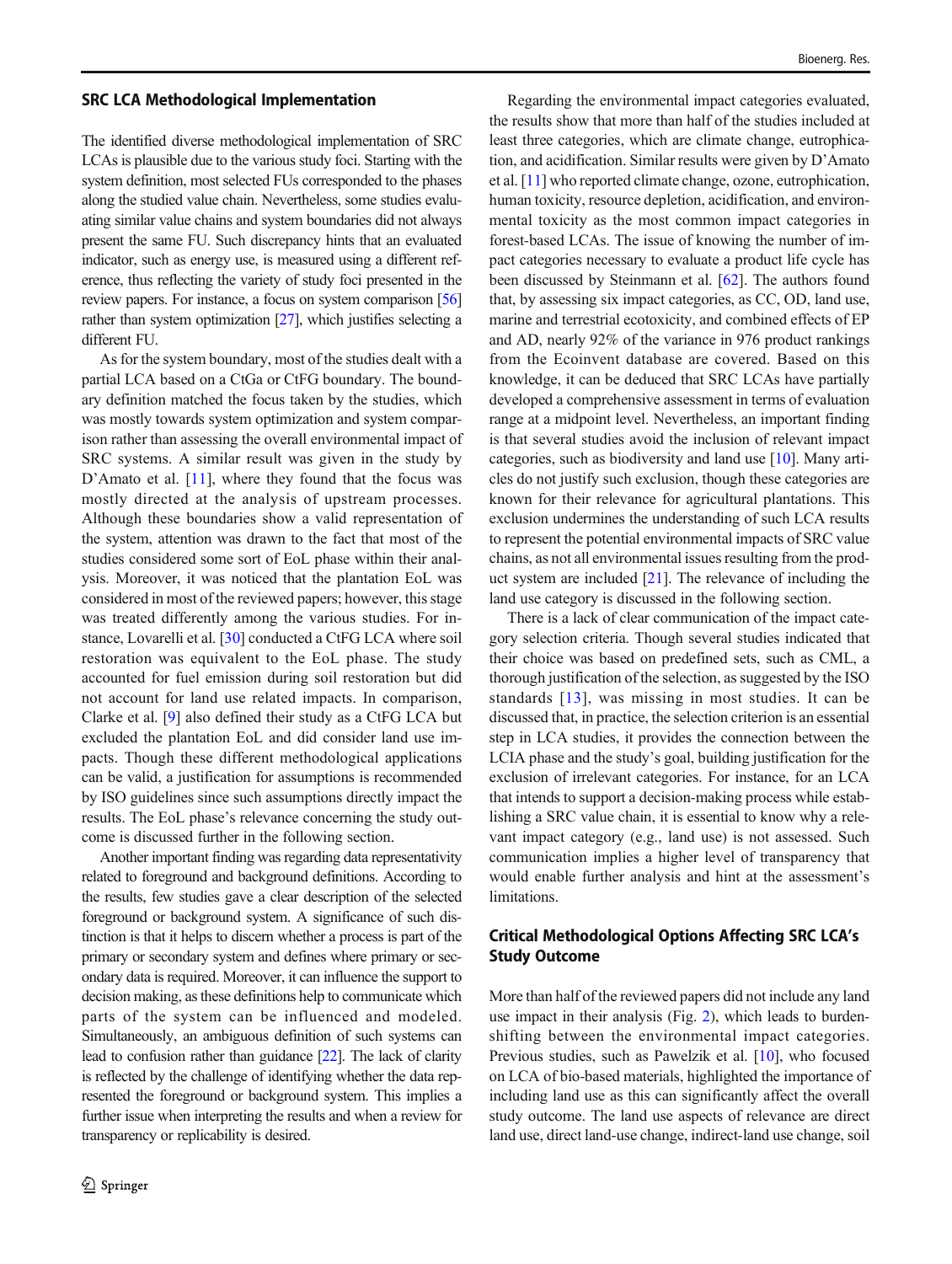degradation, biodiversity, and water use. One of the reasons that might prevent LCA practitioners from including any land use aspect is the stage of maturity in a methodology. For instance, accounting methods for carbon stocks within the different carbon pools are among the most debated topics in the literature  $[21]$  $[21]$ , reflecting the not yet consensus on how to assess the related land use impacts. Issues discussed are, among others, the temporal dimension of carbon storage in products, the accounting and allocation methods, and the carbon cycle method. For the studies that did consider land use, it was noticed that SOC stocks were a critical aspect. Djomo et al. [\[27\]](#page-16-0) calculated the land SOC stocks using a land surface model. Their conclusions draw attention to the impact that SRC plantations have on SOC stocks compared to previous cropland, forest, or marginal land. Also, SOC stocks can be a determinant factor in the SRC value chains net carbon balance calculations, as they count within the carbon sink calculations. Therefore, their accounting can be a critical factor to understanding the potential climate benefits of SRC LCAs.

One of the clear connections is the dependency of identified environmental hotspots and the inclusion of value chain processes. While certainly not all SRC projects include all possible agricultural processes, the exclusion of hotspots identified in the current study can have an important impact on the overall environmental assessment. Hence, considering that SRC projects might have a variety of plantations that require different agricultural practices, LCA studies could dismiss an important environmental impact by not considering the possibility that, for instance, fertilization might be necessary for a particular field during the lifetime of the project. Thus, LCA studies can deliver more holistic results when including a range of scenarios that evaluate the previously identified hotspots.

Besides the inherent partial estimation of a cradle to gate LCA approach, the exclusion of the EoL can mean missing one of the most critical aspects of SRC value chains, which can potentially lead to burden shifting between life cycle stages. The analysis of the reviewed studies revealed that the different EoL options were mainly stump excavation [\[46](#page-17-0)], herbicide application [\[12](#page-16-0)], mulching of roots [\[38](#page-16-0), [52](#page-17-0)], tree levelling [\[54\]](#page-17-0), and soil restoring. Though most studies included one of these EoL options, critical aspects related to land use impacts were not often included. The following points are relevant in the literature: (i) if roots are left in the ground, they can be a potential source of SOC depending on the agricultural management given after the EoL [[38\]](#page-16-0); (ii) root removal can be a potential carbon source due to the loss of carbon within the soil; and (iii) possible impacts on biodiversity. In a recent study by Rowe et al. [\[63](#page-17-0)], it was concluded that potential changes in SOC stocks at the plantation EoL could substantially impact the net carbon calculations, and excluding such accounting can lead to misguidance based on an incomplete environmental assessment of SRC.

The present study's final objective is to derive gaps in the LCA study of SRC and propose a research outlook for improving the understanding of potential environmental impacts associated with wood production in SRC systems. First, in light of SRC LCAs to support developing a sustainable bioeconomy, it is suggested that such assessments improve the communication of the goal, scope, and limitations of study, as well as the intended audience, foreground and background system definition and argumentation for environmental impact categories selected. This will generate a robust interpretation that leads to a more straightforward transformation of the results into policies [\[25\]](#page-16-0). Furthermore, SRC LCAs can benefit by taking into account the methodological findings of the present research. Considering the FU definition, SRC LCAs aiming at a CtFG, as the study of land use or comparison of agricultural technologies, can implement an area or volume-based FU. If the focus expands to consider a CtGa or CtGr approach, an FU based on the product's function is beneficial, for instance, an energy-based FU.

It is encouraged that future assessments go beyond system comparison and a CtGa or CtFG approach. In particular, for SRC value chains, the inclusion of the plantation EoL phase is appropriate, as its exclusion weakens the life cycle thinking suggested by the ISO standards [\[13](#page-16-0)], bearing the risk of burden-shifting, underestimation, and misleading conclusions. The plantation EoL involves agricultural operations such as uprooting, land remediation, and land reconversion. These operations could result in SOC loss, influencing the overall carbon calculations, potentially implying a reconsideration of some studies' outcomes [\[26,](#page-16-0) [38](#page-16-0), [63\]](#page-17-0). Moreover, the gain of biodiversity is hinted as a potential benefit of SRC plantations; however, further research is needed to understand the EoL phase's consequences. More comprehensive LCA results are obtained by including the effects on land use, such as SOC and biodiversity as their findings could lead to reconsider the overall outcome of LCA results. If partial LCAs are taken as the basis for decision-making in light of supporting a sustainable bioeconomy, there is an inherent risk of underestimating the environmental impacts. Thus, future SRC LCAs should include impacts related to the plantation EoL, fuel consumption for the agricultural machinery and land-use impacts.

The variability of methodological options and the results of the different case studies highlight the relevance of including a sensitivity analysis in future LCA studies of SRC value chains. The following relevant points were deduced from the reviewed articles: (i) regarding input data, many studies accounted for secondary data to perform their calculations. SRC LCAs would strengthen their results by performing a sensitivity analysis to reduce uncertainties attached to using data that is not specific to the case study. Such analysis considers a range of data, thus providing a spectrum of the results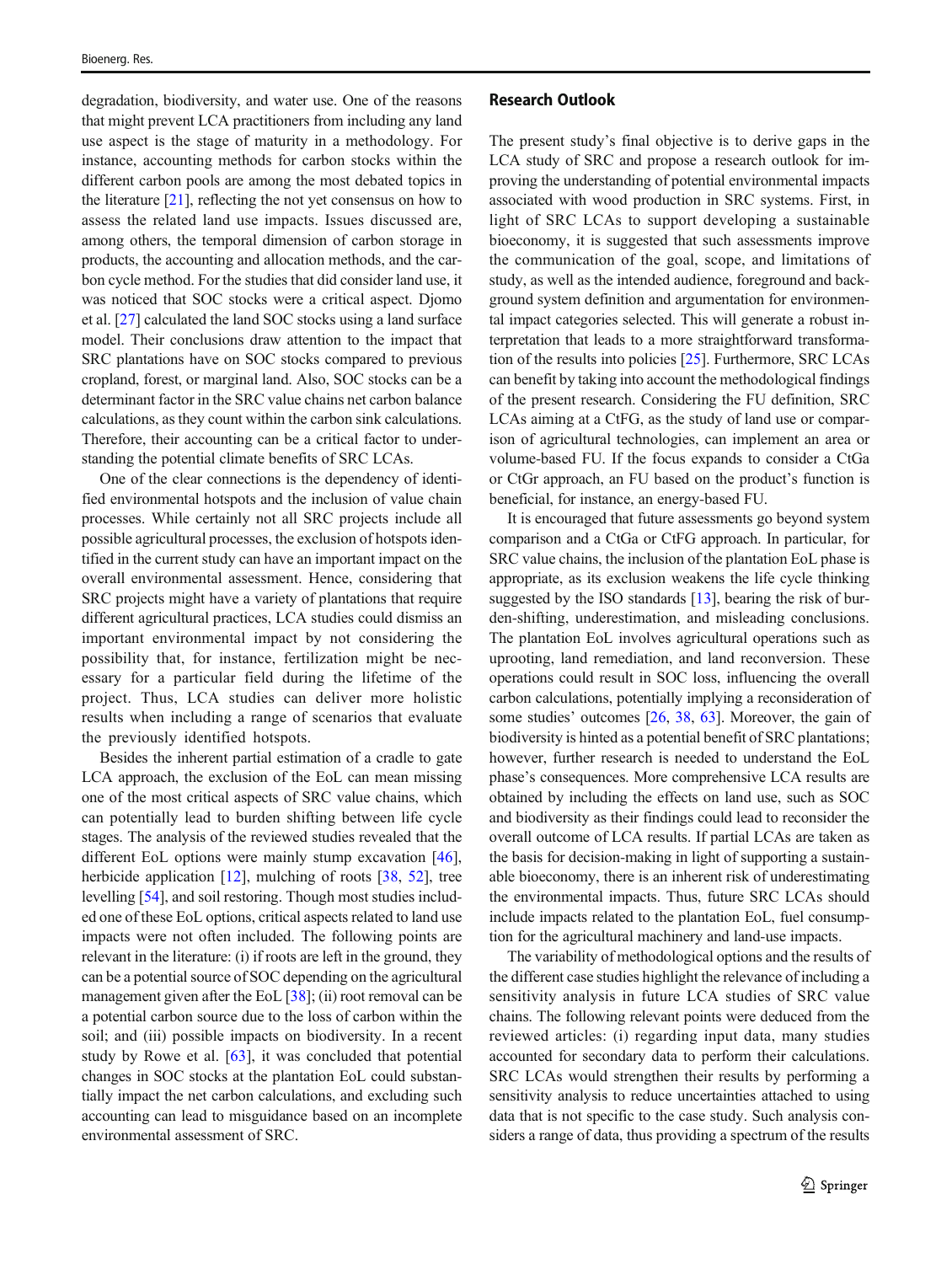<span id="page-15-0"></span>that is more representative of reality. (ii) Concerning agricultural processes, particularly for LCA studies performed during value chain development, it is suggested to develop a scenario analysis where effects of different agricultural operations are tested, especially concerning the previously identified hotspots, such as harvesting, transportation, fertilization, pesticides, and irrigation. Based on this knowledge, it should be possible to identify development pathways.

As for the limitations of the present study, it can be mentioned that the search strategy was limited to using only two search engines, Scopus and Science Direct. Also, the articles retrieved are reliant on the applied search string. Therefore, it cannot be guaranteed that all relevant articles were included. Nevertheless, this study contributes to understanding the state of the art of SRC LCA studies by presenting an analysis of previous literature and suggesting improvement paths.

# Conclusion

The underlying assumption to be examined was that SRC LCAs are influenced by the selected methodological options, hence challenging the overall understanding of SRC value chains' potential environmental impacts. The finding that previous studies with similar system definitions assume different methodological options adds to the discussion about how flexible the implementation of the LCA framework should be. Nevertheless, it is deduced that future SRC LCAs need to provide clear and systematic reporting of the application purpose, methodological options, and assumptions. This description will help compensate for LCA's methodological flexibility by providing a strong foundation that allows for comparison and interpretation of results. Data uncertainty and sensitivity analysis should be included, since SRC LCAs deal with large amounts of secondary data, affecting the calculation of important impact categories. For instance, analyzing SRC value chains and not considering the various EoL possibilities and their consequences on land use can result in misleading outcomes that affect further decision-making. Future SRC LCAs can benefit from understanding land use related impacts, as this will help improve the modeling of the different agricultural process consequences.

Author Contribution The study conception and design were established by E. Alejandro Perdomo E, and Franziska Hesser. Planning and implementation of the study was done by E. Alejandro Perdomo Echenique and Daniela Fürtner. Data collection was carried out by E. Alejandro Perdomo E. Data analysis and interpretation were performed by E. Alejandro Perdomo E. and Franziska Hesser. The first draft of the manuscript was written by E. Alejandro Perdomo E. and all authors commented on previous versions of the manuscript. All authors read and approved the final manuscript.

Funding This study received funding from the Bio Based Industries Joint Undertaking under the European Union's Horizon 2020 research and innovation programme under grant agreement number 745874 and the Austria Research Agency (FFG) under the COMET program grant number 865905. Open access funding provided by University of Natural Resources and Life Sciences Vienna (BOKU).

Data Availability The datasets generated and analyzed during the current study are not publicly available to guarantee the protection of confidential information but are available from the corresponding author on reasonable request.

#### **Declarations**

Ethics Approval Compliance with ethical standards was considered by informing participants about the aims and methods of the respective research project. The participation in the survey was on a voluntary basis and anonymity of the participants is preserved—no inferences can be drawn from the answers to the individuals.

Conflict of Interest The authors declare no competing interests.

Open Access This article is licensed under a Creative Commons Attribution 4.0 International License, which permits use, sharing, adaptation, distribution and reproduction in any medium or format, as long as you give appropriate credit to the original author(s) and the source, provide a link to the Creative Commons licence, and indicate if changes were made. The images or other third party material in this article are included in the article's Creative Commons licence, unless indicated otherwise in a credit line to the material. If material is not included in the article's Creative Commons licence and your intended use is not permitted by statutory regulation or exceeds the permitted use, you will need to obtain permission directly from the copyright holder. To view a copy of this licence, visit <http://creativecommons.org/licenses/by/4.0/>.

# References

- 1. Sikkema R, Dallemand JF, Matos CT, van der Velde M, San-Miguel-Ayanz J (2017) How can the ambitious goals for the EU's future bioeconomy be supported by sustainable and efficient wood sourcing practices? Scand J For Res 32:551-558. [https://doi.org/10.](https://doi.org/10.1080/02827581.2016.1240228) [1080/02827581.2016.1240228](https://doi.org/10.1080/02827581.2016.1240228)
- 2. Mantau U (2012) Holzrohstoffbilanz Deutschland Entwicklungen und Szenarien des Holzaufkommens und der Holzverwendung von 1987 bis 2015. Univ Hambg 65
- 3. Delphin S, Escobedo FJ, Abd-Elrahman A, Cropper WP (2016) Urbanization as a land use change driver of forest ecosystem services. Land Use Policy 54:188–199. [https://doi.org/10.1016/j.](https://doi.org/10.1016/j.landusepol.2016.02.006) [landusepol.2016.02.006](https://doi.org/10.1016/j.landusepol.2016.02.006)
- 4. Purkus A, Hagemann N, Bedtke N, Gawel E (2018) Towards a sustainable innovation system for the German wood-based bioeconomy: implications for policy design. J Clean Prod 172: 3955–3968. <https://doi.org/10.1016/j.jclepro.2017.04.146>
- 5. San Miguel G, Corona B, Ruiz D, Landholm D, Laina R, Tolosana E, Sixto H, Cañellas I (2015) Environmental, energy and economic analysis of a biomass supply chain based on a poplar short rotation coppice in Spain. J Clean Prod 94:93–101. [https://doi.org/10.1016/](https://doi.org/10.1016/j.jclepro.2015.01.070) [j.jclepro.2015.01.070](https://doi.org/10.1016/j.jclepro.2015.01.070)
- 6. Griffiths NA, Rau BM, Vaché KB, Starr G, Bitew MM, Aubrey DP, Martin JA, Benton E, Jackson CR (2019) Environmental effects of short-rotation woody crops for bioenergy: what is and isn't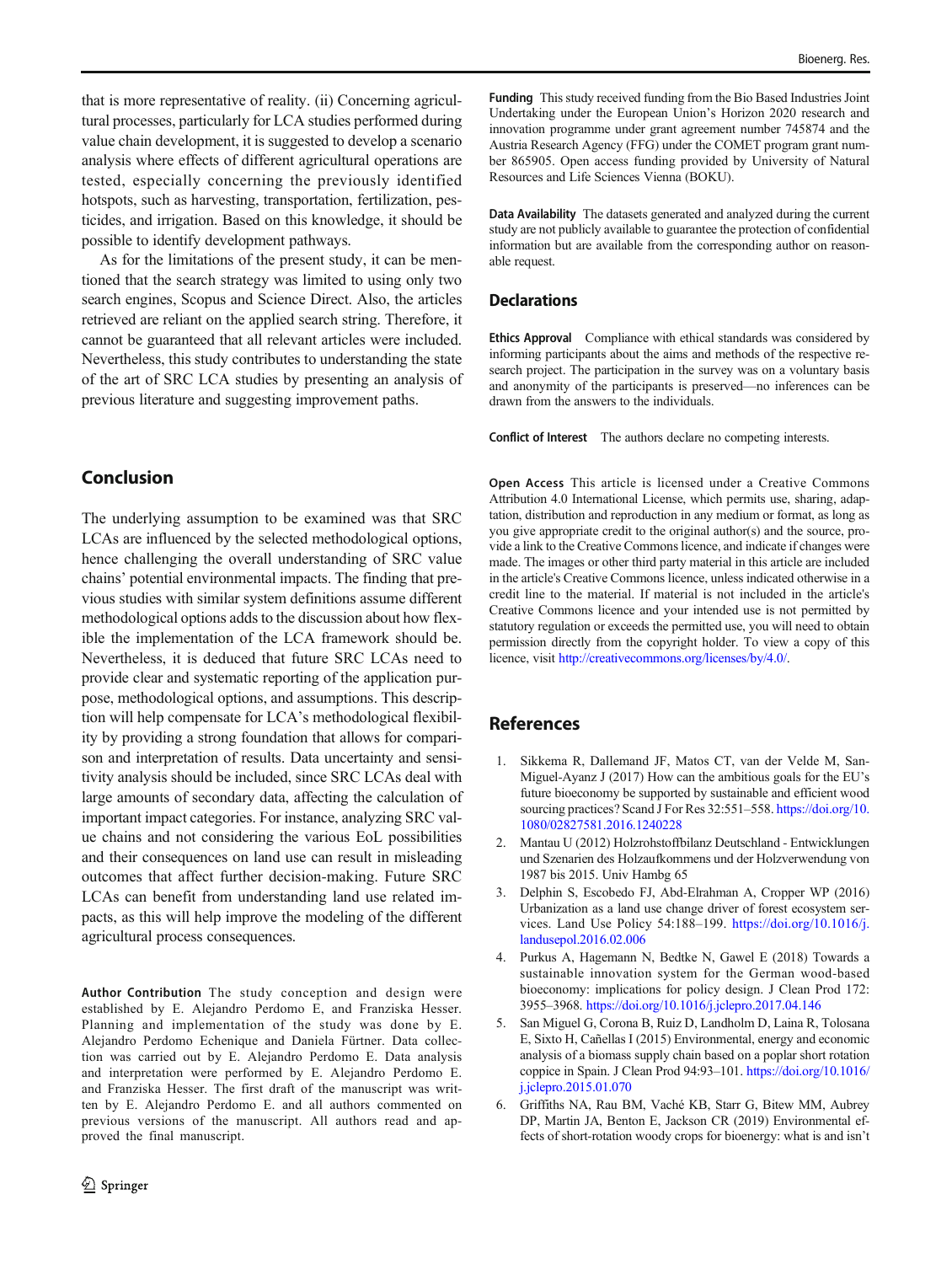<span id="page-16-0"></span>known. GCB Bioenergy 11:554–572. [https://doi.org/10.1111/gcbb.](https://doi.org/10.1111/gcbb.12536) [12536](https://doi.org/10.1111/gcbb.12536)

- 7. Schweier J, Schnitzler J-P, Becker G (2016) Selected environmental impacts of the technical production of wood chips from poplar short rotation coppice on marginal land. Biomass Bioenergy 85: 235–242. <https://doi.org/10.1016/J.BIOMBIOE.2015.12.018>
- 8. González-García S, Moreira MT, Feijoo G (2012) Environmental aspects of eucalyptus based ethanol production and use. Sci Total Environ 438:1–8. <https://doi.org/10.1016/j.scitotenv.2012.07.044>
- Clarke R, Sosa A, Murphy F (2019) Spatial and life cycle assessment of bioenergy-driven land-use changes in Ireland. Sci Total Environ 664:262–275. [https://doi.org/10.1016/j.scitotenv.2019.01.](https://doi.org/10.1016/j.scitotenv.2019.01.397) [397](https://doi.org/10.1016/j.scitotenv.2019.01.397)
- 10. Pawelzik P, Carus M, Hotchkiss J, Narayan R, Selke S, Wellisch M, Weiss M, Wicke B, Patel MK (2013) Critical aspects in the life cycle assessment (LCA) of bio-based materials - reviewing methodologies and deriving recommendations. Resour Conserv Recycl 73:211–228. <https://doi.org/10.1016/j.resconrec.2013.02.006>
- 11. D'Amato D, Gaio M, Semenzin E (2020) A review of LCA assessments of forest-based bioeconomy products and processes under an ecosystem services perspective. Sci Total Environ 706:135859. <https://doi.org/10.1016/j.scitotenv.2019.135859>
- 12. Rutz, D, Dimitriou I (2015) Sustainable short rotation coppice a handbook. WIP Renew. Energies
- 13. ISO (2006) Environmental management life cycle assessment — principles and framework - ISO 14040
- 14. Djomo SN, El Kasmioui O, Ceulemans R (2011) Energy and greenhouse gas balance of bioenergy production from poplar and willow: a review. GCB Bioenergy 3:181–197. [https://doi.org/10.1111/j.](https://doi.org/10.1111/j.1757-1707.2010.01073.x) [1757-1707.2010.01073.x](https://doi.org/10.1111/j.1757-1707.2010.01073.x)
- 15. Hansen A, Meyer-Aurich A, Prochnow A (2013) Greenhouse gas mitigation potential of a second generation energy production system from short rotation poplar in Eastern Germany and its accompanied uncertainties. Biomass Bioenergy 56:104–115. [https://doi.](https://doi.org/10.1016/j.biombioe.2013.05.004) [org/10.1016/j.biombioe.2013.05.004](https://doi.org/10.1016/j.biombioe.2013.05.004)
- 16. Jiménez-González C, Kim S, Overcash MR (2000) Methodology for developing gate-to-gate life cycle inventory information. Int J Life Cycle Assess 5:153–159. <https://doi.org/10.1007/BF02978615>
- 17. Hauschild M, Goedkoop M, Guinée J, et al (2011) Recommendations for life cycle impact assessment in the European context - based on existing environmental impact assessment models and factors
- 18. Hauschild MZ, Huijbregts MAJ (2015) Life cycle impact assessment. Springer Netherlands, Dordrecht
- 19. Eggleston S, Buendia L, Miwa K et al (2006) 2006 IPCC guidelines for national greenhouse gas inventories. Institute for Global Environmental Strategies Hayama, Japan
- 20. Jolliet O, Margni M, Charles R, Humbert S, Payet J, Rebitzer G, Rosenbaum R (2003) Presemmg a new Meth6d IMPACT 2002+ : a new life cycle impact assessment methodology. Int J Life Cycle Assess 8:324–330. <https://doi.org/10.1007/BF02978505>
- 21. Rosenbaum RK, Hauschild MZ, Boulay A-M, Fantke P, Laurent A, Núñez M, Vieira M (2018) Life cycle impact assessment. In: Life cycle assessment. Springer International Publishing, Cham, pp 167–270
- 22. Tillman AM, Baumann H (2004) The hitch hiker's guide to LCA : an orientation in life cycle assessment. Lund, Sweden Studentlitteratur AB
- 23. Hauschild MZ, Rosenbaum RK, Olsen SI (2018) Life cycle assessment. Springer
- 24. Livoreil B, Glanville J, Haddaway NR, Bayliss H, Bethel A, de Lachapelle FF, Robalino S, Savilaakso S, Zhou W, Petrokofsky G, Frampton G (2017) Systematic searching for environmental evidence using multiple tools and sources. Environ Evid 6:1–14. <https://doi.org/10.1186/s13750-017-0099-6>
- 25. A. C, N. R, R. J, et al (2018) Biomass production, supply, uses and flows in the European Union. First results from an integrated assessment
- 26. Morais MC, Siqueira-Neto M, Guerra HP, Satiro LS, Soltangheisi A, Cerri CEP, Feigl BJ, Cherubin MR (2020) Trade-offs between sugarcane straw removal and soil organic matter in Brazil. Sustain 12:1–13. <https://doi.org/10.3390/su12229363>
- 27. Djomo SN, De Groote T, Gobin A et al (2019) Combining a land surface model with life cycle assessment for identifying the optimal management of short rotation coppice in Belgium. Biomass Bioenergy 121:78–88. [https://doi.org/10.1016/j.biombioe.2018.](https://doi.org/10.1016/j.biombioe.2018.12.010) [12.010](https://doi.org/10.1016/j.biombioe.2018.12.010)
- 28. Krzyżaniak M, Stolarski MJ, Warmiński K (2019) Life cycle assessment of poplar production: environmental impact of different soil enrichment methods. J Clean Prod 206:785-796. [https://doi.](https://doi.org/10.1016/j.jclepro.2018.09.180) [org/10.1016/j.jclepro.2018.09.180](https://doi.org/10.1016/j.jclepro.2018.09.180)
- 29. Rajabi Hamedani S, Colantoni A, Gallucci F, Salerno M, Silvestri C, Villarini M (2019) Comparative energy and environmental analysis of agro-pellet production from orchard woody biomass. Biomass Bioenergy 129:105334. [https://doi.org/10.1016/j.](https://doi.org/10.1016/j.biombioe.2019.105334) [biombioe.2019.105334](https://doi.org/10.1016/j.biombioe.2019.105334)
- 30. Lovarelli D, Fusi A, Pretolani R, Bacenetti J (2018) Delving the environmental impact of roundwood production from poplar plantations. Sci Total Environ 645:646–654. [https://doi.org/10.1016/j.](https://doi.org/10.1016/j.scitotenv.2018.06.386) [scitotenv.2018.06.386](https://doi.org/10.1016/j.scitotenv.2018.06.386)
- 31. Ruiz D, San Miguel G, Corona B, López FR (2018) LCA of a multifunctional bioenergy chain based on pellet production. Fuel 215:601–611. <https://doi.org/10.1016/j.fuel.2017.11.050>
- 32. Saez de Bikuña K, Hauschild MZ, Pilegaard K, Ibrom A (2017) Environmental performance of gasified willow from different lands including land-use changes. GCB Bioenergy 9:756–769. [https://](https://doi.org/10.1111/gcbb.12378) [doi.org/10.1111/gcbb.12378](https://doi.org/10.1111/gcbb.12378)
- 33. Dias GM, Ayer NW, Kariyapperuma K, Thevathasan N, Gordon A, Sidders D, Johannesson GH (2017) Life cycle assessment of thermal energy production from short-rotation willow biomass in Southern Ontario, Canada. Appl Energy 204:343–352. [https://doi.](https://doi.org/10.1016/j.apenergy.2017.07.051) [org/10.1016/j.apenergy.2017.07.051](https://doi.org/10.1016/j.apenergy.2017.07.051)
- 34. Parajuli R, Knudsen MT, Djomo SN, Corona A, Birkved M, Dalgaard T (2017) Environmental life cycle assessment of producing willow, alfalfa and straw from spring barley as feedstocks for bioenergy or biorefinery systems. Sci Total Environ 586:226–240. <https://doi.org/10.1016/j.scitotenv.2017.01.207>
- 35. Schweier J, Molina-Herrera S, Ghirardo A, Grote R, Díaz-Pinés E, Kreuzwieser J, Haas E, Butterbach-Bahl K, Rennenberg H, Schnitzler JP, Becker G (2017) Environmental impacts of bioenergy wood production from poplar short-rotation coppice grown at a marginal agricultural site in Germany. GCB Bioenergy 9:1207–1221. <https://doi.org/10.1111/gcbb.12423>
- 36. Bacenetti J, Bergante S, Facciotto G, Fiala M (2016) Woody biofuel production from short rotation coppice in Italy: environmentalimpact assessment of different species and crop management. Biomass Bioenergy 94:209–219. [https://doi.org/10.1016/j.](https://doi.org/10.1016/j.biombioe.2016.09.002) [biombioe.2016.09.002](https://doi.org/10.1016/j.biombioe.2016.09.002)
- 37. Krzyżaniak M, Stolarski MJ, Szczukowski S, Tworkowski J (2016) Life cycle assessment of new willow cultivars grown as feedstock for integrated biorefineries. BioEnergy Res 9:224–238. [https://doi.](https://doi.org/10.1007/s12155-015-9681-3) [org/10.1007/s12155-015-9681-3](https://doi.org/10.1007/s12155-015-9681-3)
- 38. Whittaker C, Macalpine W, Yates NE, Shield I (2016) Dry matter losses and methane emissions during wood chip storage: the impact on full life cycle greenhouse gas savings of short rotation coppice willow for heat. BioEnergy Res 9:820–835. [https://doi.org/10.](https://doi.org/10.1007/s12155-016-9728-0) [1007/s12155-016-9728-0](https://doi.org/10.1007/s12155-016-9728-0)
- 39. Bacenetti J, Pessina D, Fiala M (2016) Environmental assessment of different harvesting solutions for short rotation coppice plantations. Sci Total Environ 541:210–217. [https://doi.org/10.1016/j.](https://doi.org/10.1016/j.scitotenv.2015.09.095) [scitotenv.2015.09.095](https://doi.org/10.1016/j.scitotenv.2015.09.095)